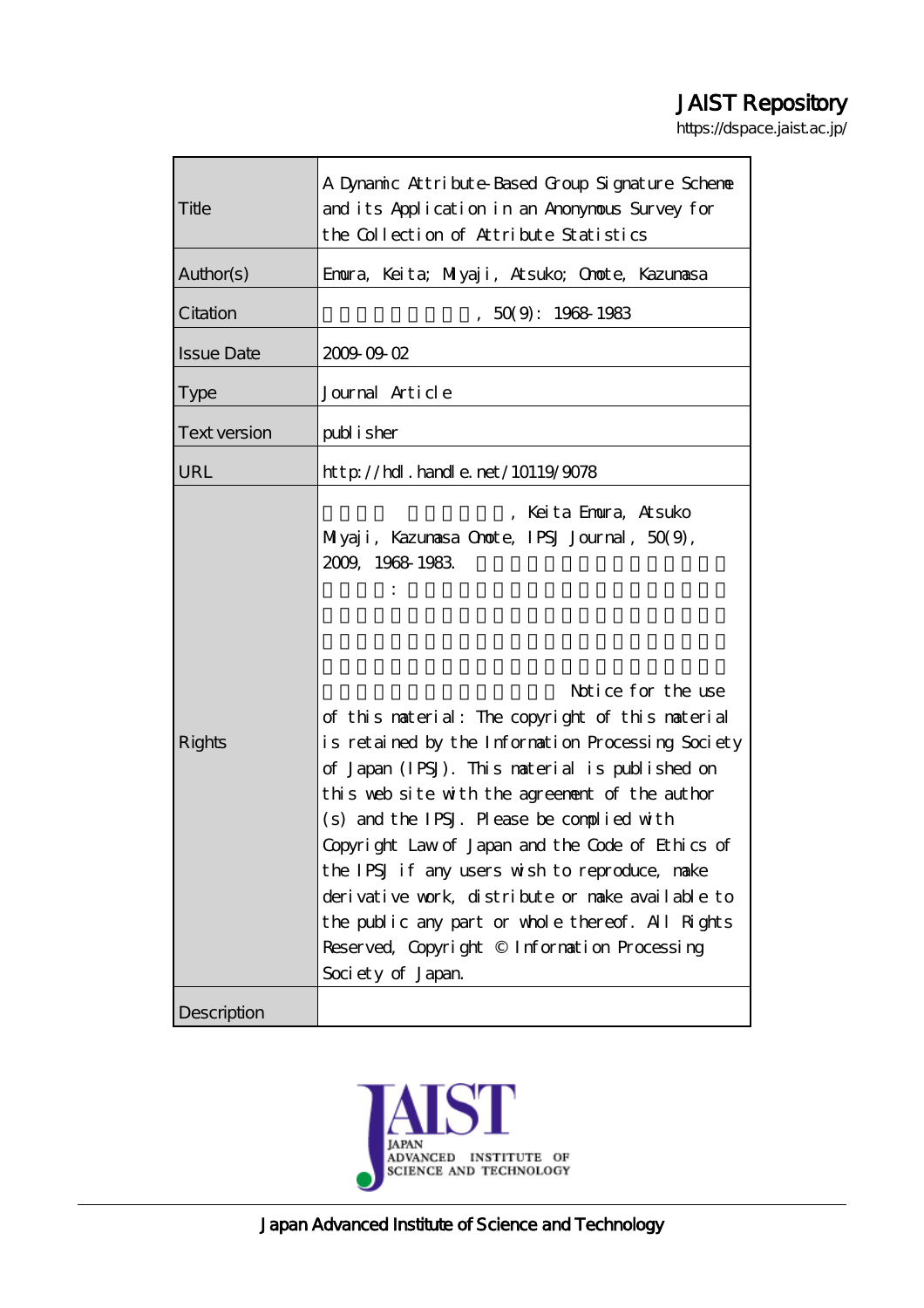*Regular Paper*

**A Dynamic Attribute-Based Group Signature Scheme and Its Application in an Anonymous Survey for the Collection of Attribute Statistics**

# KEITA EMURA, <sup>†1</sup> ATSUKO MIYAJI<sup>†1</sup> and KAZUMASA OMOTE<sup>†1</sup>

Recently, cryptographic schemes based on the user's attributes have been proposed. An Attribute-Based Group Signature (ABGS) scheme is a kind of group signature scheme, where a user with a set of attributes can prove anonymously whether she has these attributes or not. An access tree is applied to express the relationships among some attributes. However, previous schemes did not provide a way to change an access tree. In this paper, we propose a dynamic ABGS scheme that can change an access tree. Our ABGS is efficient in that re-issuing of the attribute certificate previously issued for each user is not necessary. The number of calculations in a pairing does not depend on the number of attributes in both signing and verifying. Finally, we discuss how our ABGS can be applied to an anonymous survey for collection of attribute statistics.

#### **1. Introduction**

User identities (such as name, e-mail address and so on) are often used to access several information sources, and moreover as their public keys in Identity-Based Encryption (IBE) schemes<sup>6),10</sup>. An encryptor can restrict a decryptor to indicate the identity of the decryptor. Recently, cryptographic schemes based on the user's attributes have been proposed. A user has not only his identity but also some attributes such as gender, age, affiliation, and so on. An Attribute-Based Encryption (ABE) is an encryption scheme, where users with some attributes can decrypt any ciphertext associated with these attributes. The first proposed ABE32) was inspired by IBE. In ABE schemes, an encryptor can indicate many decryptors by assigning common attributes of these decryptors. There are two kinds of ABE: Key-Policy ABE (KP-ABE) and Ciphertext-Policy ABE (CP-ABE). KP-ABE<sup>16),32)</sup> are schemes where each private key is associated with an access structure. In  $CP-ABE^{(9),12),15),26}$ ,34) schemes, each ciphertext is associated with an access structure. As an important property of ABE, collusion resistance of secret keys is required. Users cannot generate a new secret key by combining their secret keys even if users collude with each other. This means that an IBE scheme cannot be regarded as an ABE scheme to treat the user's identity associated with an attribute, since collusion resistance of secret keys is not satisfied. There are some extended ABE schemes like the ABE schemes with multi-authority<sup>11),19</sup>, a distributed ABE scheme<sup>22</sup>, and an attribute-based broadcast encryption scheme<sup>20)</sup>. In addition, there are attribute-based cryptographic schemes with anonymity such as a CP-ABE scheme with recipient anonymity<sup>26</sup>, a secret handshake scheme with fuzzy matching<sup>1</sup>.

Attribute-Based Group Signature (ABGS) schemes<sup>17),18)</sup> have been proposed. ABGS schemes<sup>17),18)</sup> are a kind of Group Signature (GS) schemes<sup>5),14),24)</sup>, where a user with a set of attributes can prove anonymously whether she has these attributes or not. The first  $\text{ABGS}^{18)}$  has been constructed using Goyal's  $\text{ABE}^{16)}$ and Boneh's GS<sup>5</sup>. In addition to this, an ABGS scheme with revocation has been proposed<sup>17)</sup>. To the best of our knowledge, these two schemes are the only proposals for an ABGS. As an important property of ABGS, collusion resistance of attribute certificates is required. Users cannot generate a new attribute certificate by combining their attribute certificates even if users collude with each other. A GS scheme cannot be regarded as an ABGS scheme to treat a signatory group associated with an attribute. For example, a user with the membership certificate of a group A and a user with the membership certificate of a group B can make a group signature of the groups A and B when users collude with each other. Some GSs treat plural groups such as multi-group signature<sup>3</sup>, hierarchical group signature<sup>33)</sup> and sub-group signature<sup>27)</sup>. A multi-group signature<sup>3)</sup> considers that a member belonging to an intersection of two groups can make a group signature corresponding to both groups. A hierarchical group signature<sup>33)</sup> considers hierarchical tree structure and plural group managers. Plural group managers can execute the Join and Revoke algorithms for inferior level signers and the Open algorithm for group signatures made by inferior level signers. In a

<sup>†</sup>1 School of Information Science, Japan Advanced Institute of Science and Technology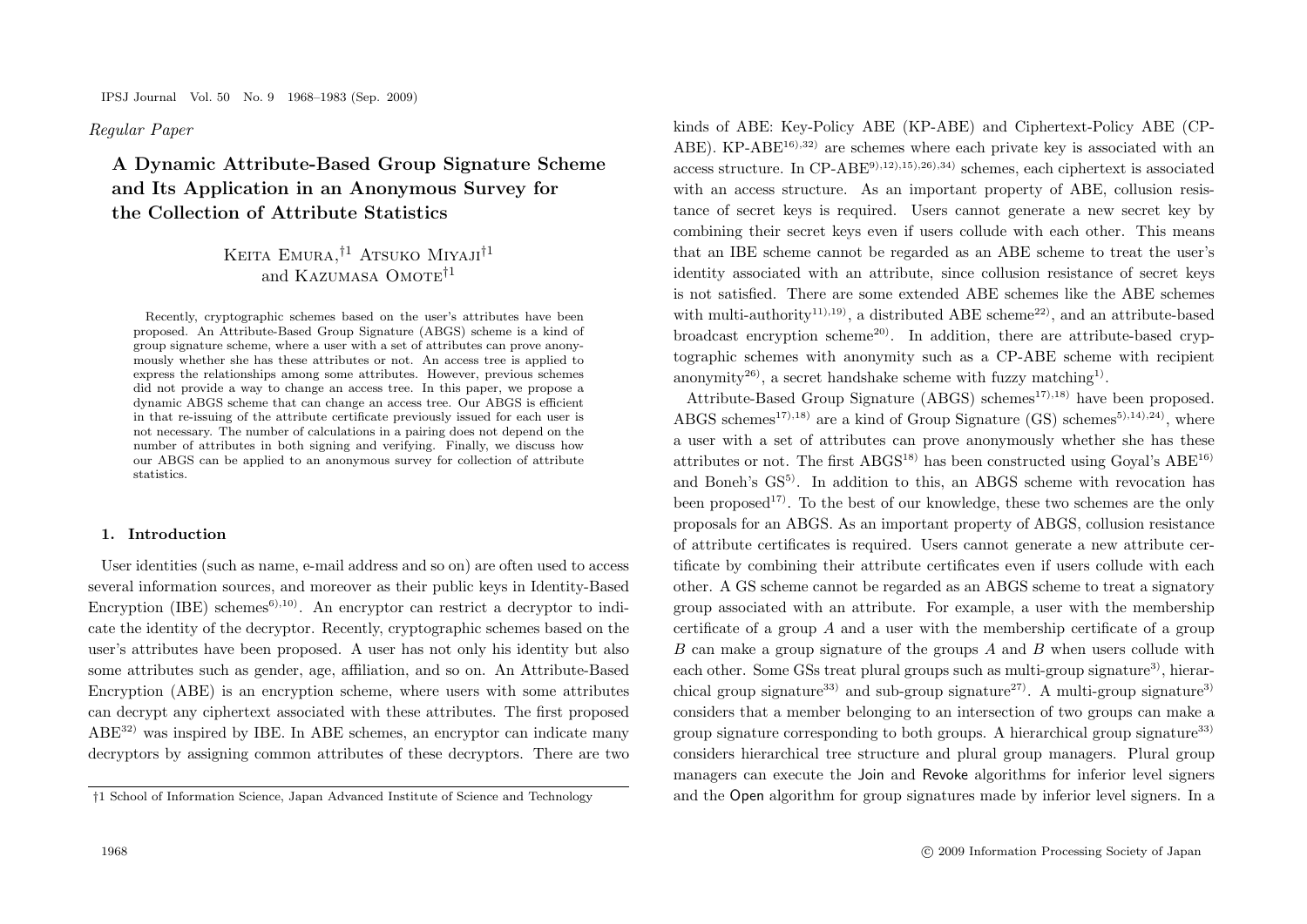sub-group signature<sup>27)</sup>, signers belonging to one of the subgroups can make group signatures. The identity of the subgroup used in the signature cannot be determined from the signature. ABGS is a kind of Sub-Group Signature, although ABGS considers plural numbers of *explicit* subgroups, where each subgroup is associated with an attribute.

Usually, users have many kinds of attributes, where some relationships exist among these attributes. An access tree<sup>16)–18</sup> is applied to express these relationships. A trivial ABGS scheme can be constructed to simply combine an ABE scheme and a GS scheme. This construction has been used in previous ABGS schemes<sup>17),18</sup>). However, these schemes did not provide a way to change the relationships among attributes. If an access tree has to be changed (when some threshold values are changed, or some attributes are deleted or added), then a user has only to be re-issued with all attribute certificates to execute the Join algorithm again. In addition to this, the number of calculations in a pairing depends on the number of attributes associated with a signature in these schemes. Our main aim is to solve these problems, namely, the changing of an access tree and the reduction of the computational cost due to bilinear pairing applications in verification.

As an application of ABGS, anonymous survey is known, where an application provider can obtain a collection of user attribute statistical information with relationships among certain attributes without exposing each user's information. An anonymous survey with trusted third parties (TTPs) has been proposed<sup>30)</sup>. A user with some attributes sends the distributor a ciphertext encrypted with the public key of the TTP who is in charge of the user's attribute type. However, the distributor cannot verify whether users properly construct the ciphertext or not. An anonymous survey using the open algorithm of Ateniese, et al.  $GS<sup>2</sup>$  has been proposed<sup>25)</sup>. A distributor can verify whether users properly make the ciphertext or not, to verify the validity of group signatures. Because one attribute certificate is issued for an attribute type, it is difficult for the relationships among some attributes to be handled in the statistical information. Anonymous survey based on ABGS can solve these problems. However, even if anonymous survey is realized by using previous ABGS schemes, attributes and relationships among these attributes can be determined only once, although, for each survey, a different relationship has to be treated. It is desirable that an attribute-based scheme treats the changing of the relationships among attributes without executing any algorithm between users and a group manager.

**Our Contribution** : In this paper, we propose a dynamic ABGS scheme that can change an access tree when some threshold values are changed, or some attributes are deleted. To achieve the dynamic property, a Bottom-Up Approach construction is introduced, where all secret values are chosen for each attribute associated with each leaf. These secret values of leaves shall not be changed when the access tree is changed. Although there are several protocols based on a treebased access structure, such as previous ABGS schemes<sup>17),18)</sup> and a KP-ABE  $scheme<sup>16</sup>$ , to the best of our knowledge, our Bottom-Up Approach construction has not been introduced yet. These schemes do not allow the changing of an access tree, namely, they do not guarantee security after the access tree is changed. On the other hand, our scheme guarantees security after the access tree is changed to admit that an adversary can issue the Re-BuildTree oracle to execute the update of an access tree in the security games. Our ABGS is efficient since re-issuing of the attribute certificate that was previously issued for each user is not necessary. When a new attribute att is added to an access tree, an attribute certificate corresponding to that specific attribute att needs to be issued for the eligible user(s) only. Added to this, the number of calculations in a pairing does not depend on the number of attributes in both signing and verifying. Our scheme is suitable for use in an anonymous survey because the changing of relationships is indispensable in the anonymous survey for the collection of attribute statistics.

**Organization** : The paper is organized as follows. Definitions are given in Section 2. Our scheme is described in Section 3. Security analysis is performed in Section 4. Efficiency comparisons are presented in Section 5. The application of our ABGS in an anonymous survey for the Collection of Attribute Statistics is demonstrated in Section 6.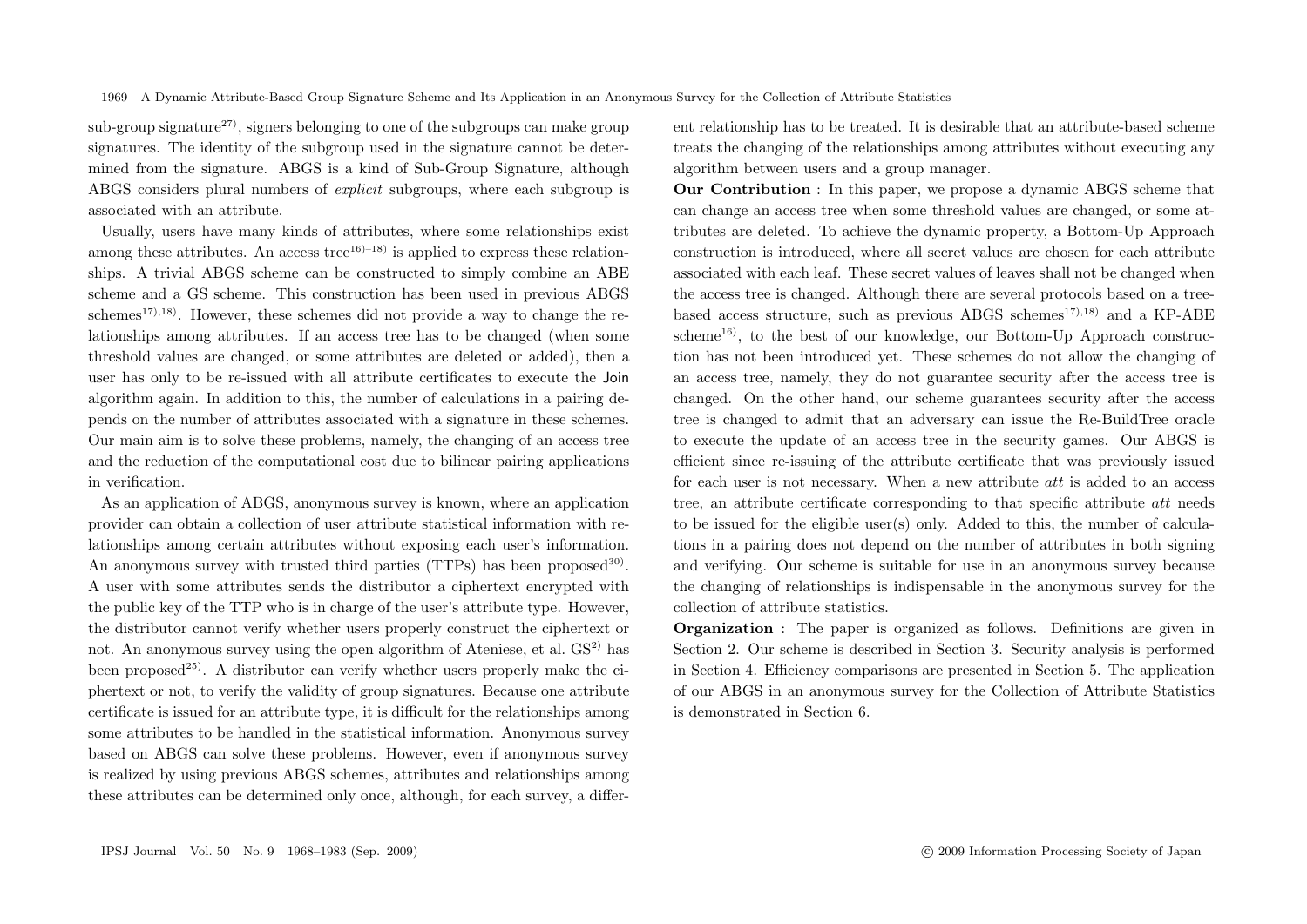#### **2. Definitions**

### **2.1 Bilinear Groups and Complexity Assumptions**

**Definition 1** (**Bilinear Groups**) We use *bilinear groups* and a *bilinear map* defined as follows:

- (1)  $\mathbb{G}_1$ ,  $\mathbb{G}_2$  and  $\mathbb{G}_3$  are cyclic groups of prime order p.
- (2)  $q_1$  and  $q_2$  are generators of  $\mathbb{G}_1$  and  $\mathbb{G}_2$ , respectively.
- (3)  $\psi$  is an efficiently computable isomorphism  $\mathbb{G}_2 \to \mathbb{G}_1$  with  $\psi(g_2) = g_1$ .
- (4) e is an efficiently computable bilinear map  $e : \mathbb{G}_1 \times \mathbb{G}_2 \to \mathbb{G}_3$  with the following properties.
	- *Bilinearity*: for all  $u, u' \in \mathbb{G}_1$  and  $v, v' \in \mathbb{G}_2$ ,  $e(uu', v) = e(u, v)e(u', v)$ and  $e(u, vv') = e(u, v)e(u, v').$
	- *Non-degeneracy* :  $e(q_1, q_2) \neq 1_{\mathbb{G}_2}$  ( $1_{\mathbb{G}_3}$  is the  $\mathbb{G}_3$ 's unit).

Our scheme is based on the *discrete logarithm (DL)*, q*-strong Diffie-Hellman*  $(q$ -SDH)<sup>4)</sup> and *eXternal Diffie-Hellman (XDH*)<sup>5)</sup> assumptions. For the security parameter k, let  $\epsilon = \epsilon(k)$  be a negligible function, namely for every polynomial  $poly(\cdot)$  and for sufficiently large k,  $\epsilon(k) < 1/poly(k)$ .

**Definition 2** (DL assumption) The DL problem in  $\mathbb{G}_2$  is defined as follows: given a  $(g = (g')^{\xi}, g') \in \mathbb{G}_2^2$  as input, where  $\xi \in \mathbb{Z}_p^*$ , which outputs a value  $\xi$ . An algorithm A has an advantage  $\epsilon$  in solving the DL problem in  $\mathbb{G}_2$ if  $Pr[\mathcal{A}(g, g') = \xi] \ge \epsilon$ . We say that the DL assumption holds in  $\mathbb{G}_2$  if no PPT algorithm has an advantage of at least  $\epsilon$  in solving the DL problem in  $\mathbb{G}_2$ .

**Definition 3** (**q-SDH** assumption) The *q*-SDH problem in  $(\mathbb{G}_1, \mathbb{G}_2)$  is defined as follows: given a  $(q + 2)$  tuple  $(g, g', (g')^{\xi}, \dots, (g')^{\xi^q})$  as input, where  $g' \in \mathbb{G}_2, g = \psi(g') \in \mathbb{G}_1, \xi \in \mathbb{Z}_p^*$ , which outputs a tuple  $(x, g^{1/(\xi+x)})$ , where  $x \in \mathbb{Z}_p^*$ . An algorithm A has an advantage  $\epsilon$  in solving the q-SDH problem in  $(\mathbb{G}_1, \mathbb{G}_2)$  if  $Pr[\mathcal{A}(g, g', (g')^{\xi}, \cdots, (g')^{\xi^q}) = (x, g^{1/(\xi+x)})] \ge \epsilon$ . We say that the q-SDH assumption holds in  $(\mathbb{G}_1, \mathbb{G}_2)$  if no PPT algorithm has an advantage of at least  $\epsilon$  in solving the q-SDH problem in  $(\mathbb{G}_1, \mathbb{G}_2)$ .

**Definition 4** (**DDH** assumption) The DDH problem in  $\mathbb{G}_1$  is as follows: given a tuple  $(g, g', g^u, (g')^v)$  as input, where  $g, g' \in \mathbb{G}_1$  and  $u, v \in \mathbb{Z}_p^*$ , which outputs 1 if  $u = v$  or 0 otherwise. An algorithm A has an advantage  $\epsilon$  in solving the DDH problem in  $\mathbb{G}_1$  if  $|\Pr[\mathcal{A}(g,g',g^u,(g')^u) = 0] - \Pr[\mathcal{A}(g,g',g^u,(g')^v) =$  0||  $> \epsilon$ . We say that the DDH assumption holds in  $\mathbb{G}_1$  if no PPT algorithm has an advantage of at least  $\epsilon$  in solving the DDH problem in  $\mathbb{G}_1$ .

**Definition 5** (**XDH** assumption) Bilinear groups  $\mathbb{G}_1$ ,  $\mathbb{G}_2$ ,  $\mathbb{G}_3$  and a bilinear map  $e : \mathbb{G}_1 \times \mathbb{G}_2 \to \mathbb{G}_3$  and an efficiently computable isomorphism  $\psi : \mathbb{G}_2 \to \mathbb{G}_1$  with  $\psi(q_2) = q_1$  are given. We say that the XDH assumption holds if the DDH problem is hard in  $\mathbb{G}_1$ .

In this paper, we use the notation according to which, if S is a set, then  $x \in R$  S denotes the operation of picking an element x of S uniformly at random.

#### **2.2 Access Tree**

Let  $Att = \{att_1, \ldots, att_m\}$  be a set of attributes. For  $\Gamma \subseteq 2^{Att} \setminus \{\emptyset\}, \Gamma$  satisfies the *monotone property*: if  $\forall B, C \subseteq Att, B \in \Gamma$  and  $B \subseteq C$ , then  $C \in \Gamma$  holds. Let access structures for Att be a set of  $\Gamma$  which satisfies the monotone property. An access tree<sup>16)–18)</sup> T is used for expressing an access structure by using a tree structure. An *access tree* is a tree, where threshold gates are defined on each interior node of the tree, and the leaves are associated with attributes. These attributes are subsets of Att. Let  $\ell_x$  be the number of children of node x, and  $k_x$  $(0 < k_x \leq \ell_x)$  be the threshold value on the threshold gate of node x. We call the threshold gate "OR gate" when  $k_x = 1$ , and "AND gate" when  $k_x = \ell_x$ . The notation Leaves  $= T$  expresses the fact that a set of attributes Leaves satisfies the access tree T.

#### **2.3 Model and Security Definitions**

In this subsection, we define the model of an ABGS. An *ABGS* is a kind of GS, where a user  $U_i$  with a set of attributes  $\Gamma_i \subset Att = \{att_1, \ldots, att_m\}$  can prove anonymously whether she has these attributes or not.  $U_i$  has a membership certificate  $A_i$  and a set of attribute certificates  $\{T_{i,j}\}_{att_i\in\Gamma_i}$ .  $U_i$  makes a group signature associated with  $\zeta \subset \Gamma_i$ . Usually, for a set of attributes Att, we construct an access tree to consider all relationships among these attributes. However, the access tree is changed when some threshold values are changed, or some attributes are deleted. Therefore, we define the model of the ABGS accepting a change of an access tree.

Let GM be the *group manager*, k the *security parameter*, params the *system parameter*,  $Att = \{att_1, \ldots, att_m\}$  the *a set of attributes*,  $T_r$  the *r-th access tree with a set of attributes*  $\{att\}$ , where  $att \in Att$  is assigned on each leaf,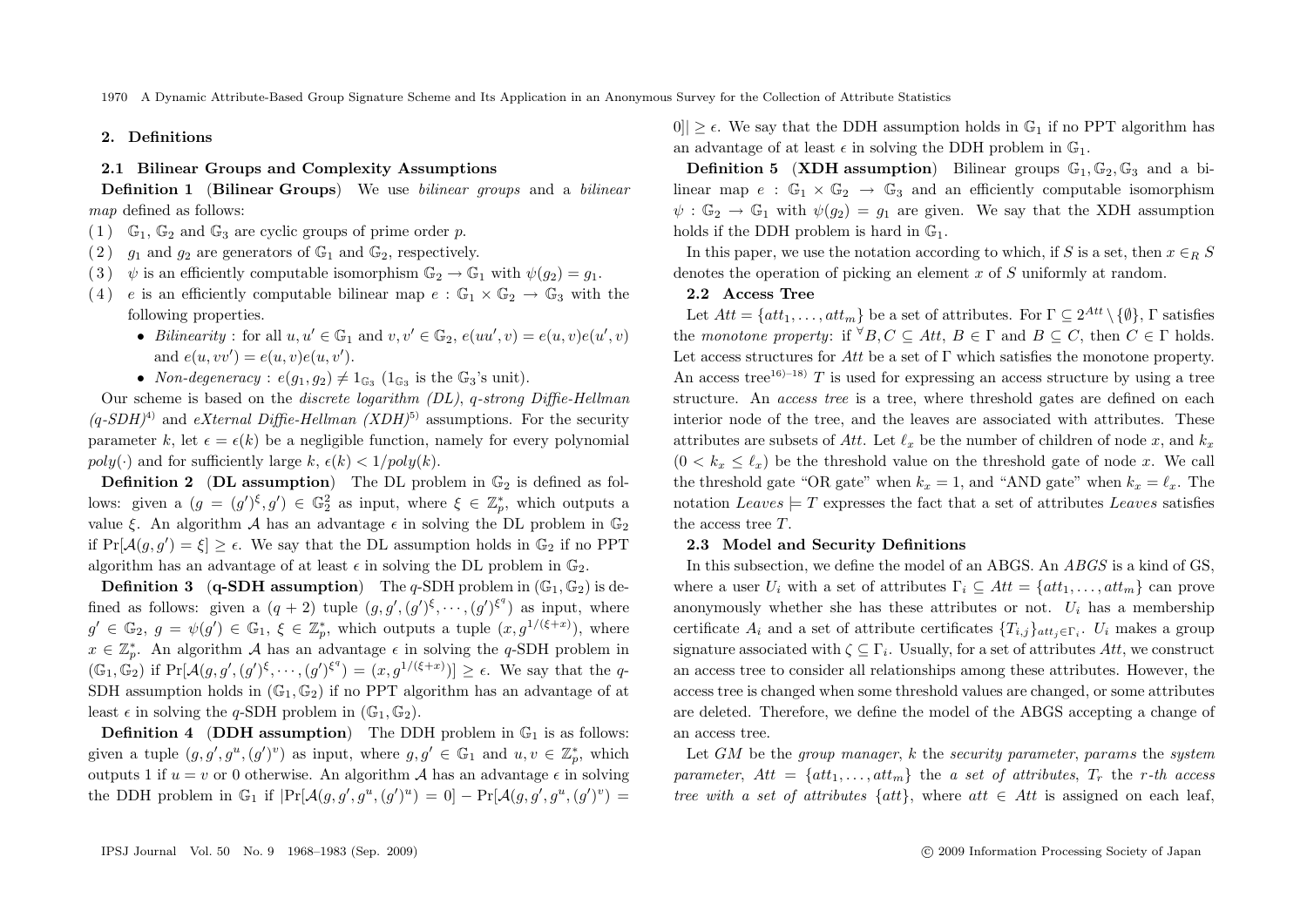$\mathcal{T}_r$  the public values associated with  $T_r$ , *qpk* the *group public key, ik* the *group secret key* which is used for issuing a membership certificate and making  $\mathcal{T}_r$ , ok the *opening key* which is used for the opening procedure to reveal the signers' identification from the group signature, (upki, uski) the *verification/signing key* of a signature scheme  $DSiq$ ,  $sk_i$  the *member secret key* for  $U_i$   $(i = 1, 2, ..., n)$ ,  $\Gamma_i \subseteq Att$  attributes of  $U_i$ , and *reg* be the *registration table* for open algorithm. Note that  $sk_i$  includes both  $A_i$  and  $\{T_{i,j}\}_{att_i \in \Gamma_i}$ . In the Join algorithm, we use the notation  $\mathsf{Join}(\langle \text{input of } GM \rangle, \langle \text{input of user} \rangle).$ 

**Definition 6** ABGS

- Setup( $1^k$ ): This algorithm takes the security parameter k as an input, and returns the system parameter params.
- KeyGen( $params$ ): This algorithm takes as input params, and returns the group public key *qpk*, the group secret key *ik*, the opening key *ok* and the registration table  $req = \emptyset$ .
- Build Tree( $params, ik, T_r$ ): This algorithm takes as input params, ik and the r-th access tree  $T_r$  whose leaves are associated with a subset of Att, and returns  $\mathcal{T}_r$ .
- Join( $\langleparams, gpk, ik, upk_i, \Gamma_i \rangle$ ,  $\langleparams, gpk, upk_i,$  $u s k_i$ ): This algorithm takes as input params, gpk, ik, upk<sub>i</sub> and  $U_i$ 's attributes  $\Gamma_i$  from GM, and params, qpk, upk<sub>i</sub> and usk<sub>i</sub> from  $U_i$ , and returns the member secret key  $sk_i$  and reg.
- Sign(param, qpk, sk<sub>i</sub>, M,  $\zeta_i, \mathcal{T}_r$ ): Let  $\zeta_i \subset \Gamma_i$  be a set of attributes such that  $\zeta_i \models T_r$ . This algorithm takes as input params, qpk, sk<sub>i</sub>, a message M,  $\zeta_i$ and  $\mathcal{T}_r$ , and returns a group signature  $\sigma$  associated with  $\zeta_i$ .
- Verify(param, qpk,  $M, \sigma, \zeta, \mathcal{T}_r$ ): This algorithm takes as input params, qpk, M,  $\sigma$ ,  $\zeta$  and  $\mathcal{T}_r$ , and returns 1 if and only if  $\sigma$  is a valid signature.
- Open(param, qpk, ok,  $\sigma$ ,  $\zeta$ ,  $\mathcal{T}_r$ ,  $M$ ,  $req$ ): This algorithm takes as input params. qpk, ok,  $\sigma$ ,  $\zeta$ ,  $\mathcal{T}_r$ , M and req, and returns the signer's identity i. If the signer is not included in reg, then this algorithm returns 0.

If the access tree  $T_r$  is changed to  $T_{r+1}$ , then GM runs BuildTree(params, ik,  $T_{r+1}$ , and opens  $\mathcal{T}_{r+1}$ , which is the public information associated with  $T_{r+1}$ . When a new attribute  $att_{m+1}$  is added to an access tree, an attribute certificate corresponding to that specific attribute  $at_{m+1}$  needs to be issued for the eligible user(s) only.

**Definition 7** Anonymity : *Anonymity* requires that for all PPT A, the probability that  $A$  wins the following game is negligible.

- Setup: Let  $T_0$  be the initial access tree. The challenger runs KeyGen(params), and obtains gpk, ik and ok. The challenger runs BuildTree(params, ik,  $T_0$ ), and obtains  $T_0$ . A is given params, gpk,  $T_0$  and ik.
- Phase1:  $A$  can send these queries as follows:
	- $-$  Join : A requests the join procedure for honest member  $U_i$ . A plays the role of corrupted GM on these queries.
	- **–** Signing : A requests a group signature  $\sigma$  for all messages M, and all members  $U_i$  with a set of attributes  $\zeta_i \subset \Gamma_i$ .
	- **Corruption :** A requests the secret key  $sk_i$  for all members  $U_i$ .
	- **–** Open : A requests the signer's identity with a message M and a valid signature  $\sigma$ .
	- **–** Re-BuildTree : A sends an access tree  $T_r$ . The challenger returns public values  $\mathcal{T}_r$ .
- Challenge: A outputs  $M^*$ , non-corrupted users  $U_{i_0}, U_{i_1}$  and  $\zeta$ . Note that  $\zeta \subseteq \Gamma_{i_0}, \zeta \subseteq \Gamma_{i_1}$  and  $\zeta \models T^*$ , where  $T^*$  is the access tree on the challenge phase. The challenger uniformly selects  $b \in_R \{0,1\}$ , and responds with a group signature on  $M^*$  by group member  $U_{i_b}$ .
- Phase 2:  $\mathcal A$  can make the Signing, Corruption, Open, Join and Re-BuildTree queries. Note that Corruption queries include both  $U_{i_0}$  and  $U_{i_1}$ .
- Output: A outputs a bit b', and wins if  $b' = b$ .

The advantage of A is defined as  $Adv^{anon}(\mathcal{A}) = |\Pr(b = b') - \frac{1}{2}|.$ 

In Join queries,  $A$  can play the role of corrupted  $GM$  (the same as in SndToU oracle<sup>7</sup>). In addition, we consider the Anonymity for  $Key\text{-}Exposure$ , namely, corruption queries for  $U_{i_0}$  and  $U_{i_1}$  can be admitted in Phase 2. Even after a secret key is exposed, signatures produced by the member before key-exposure remain anonymous. A similar definition of our key-exposure has been given<sup>8)</sup> for the ring signature scheme. Our definition is the  $CCA$ -anonymity model<sup>5),14</sup>), namely, open queries in the Anonymity game can be admitted.

**Definition 8** *Traceability* requires that for all PPT A, the probability that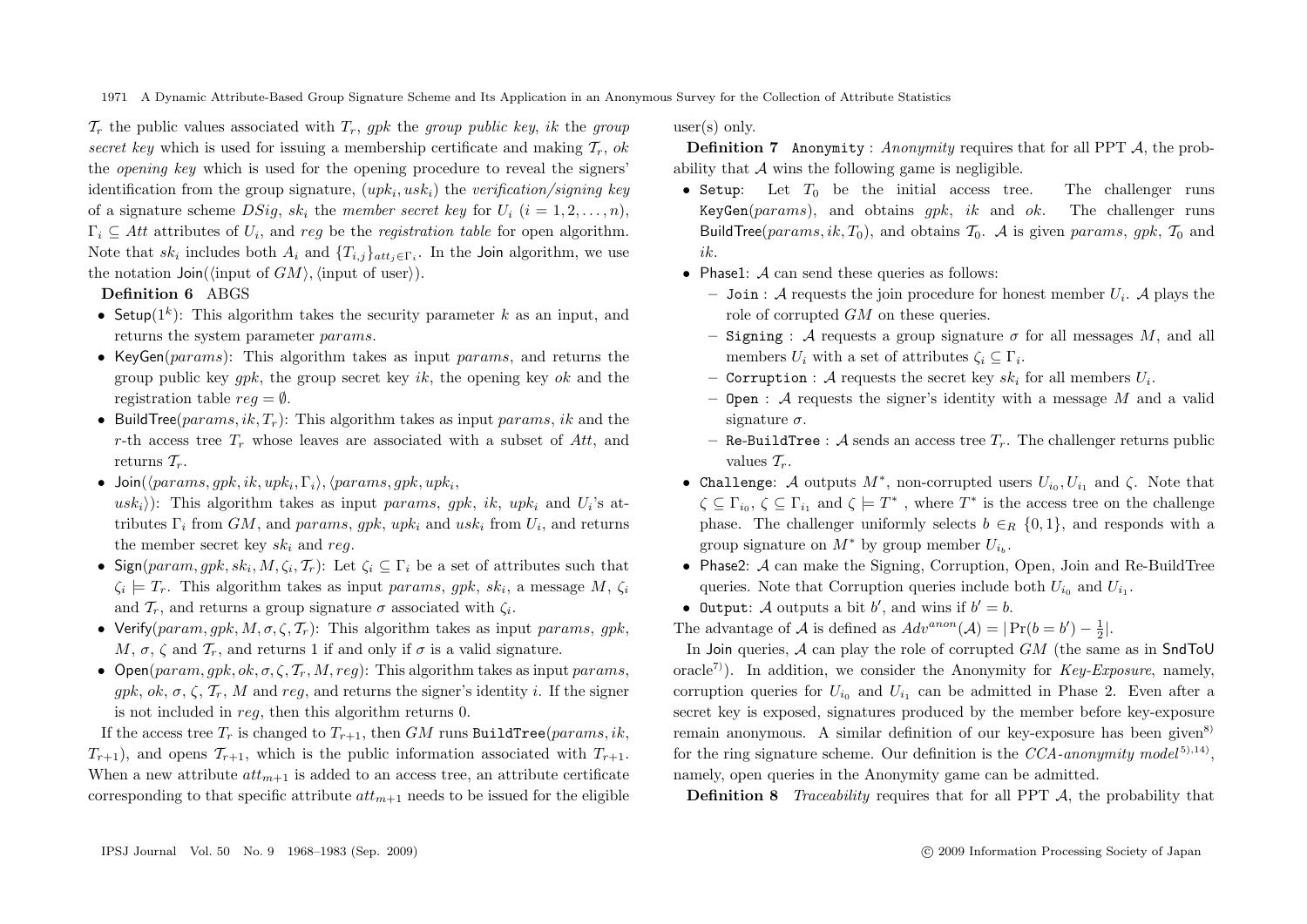A wins the following game is negligible.

- Setup: Let  $T_0$  be the initial access tree. The challenger runs KeyGen(params), and obtains *apk*, ik and ok. The challenger runs BuildTree( $params, ik, T_0$ ), and obtains  $T_0$ . A is given params, qpk,  $T_0$  and ok.
- Queries: A can issue the Signing, Corruption, Join and Re-BuildTree queries. All queries are the same as in the Anonymity game, except Join.  $\overline{\phantom{a}}$  **–** Join : A requests the Join procedure for corrupted member  $U_i$ .
- Output: A outputs a message  $M^*$ ,  $\sigma^*$  and  $\zeta^*$ .  $T^*$  is the access tree in this phase, and  $\mathcal{T}^*$  is the public information associated with  $T^*$ .

A wins if (1)  $Verify(params, gpk, M^*, \sigma^*, \zeta^*, T^*) = 1$ , (2) Open(params, gpk, ok,  $\sigma^*, \zeta^*, \mathcal{T}^*, M^*, reg) = 0$ , and (3) A has not obtained  $\sigma^*$  in Signing queries on  $M^*$ ,  $\zeta^*$  and  $T^*$ . The advantage of A is defined as the probability that A wins.

In Join queries,  $\mathcal A$  can play the role of corrupted users (the same as in  $SndT$ o  $oracle^{7})$ .

**Definition 9** *Collusion resistance* requires that for all PPT A, the probability that  $\mathcal A$  wins the following game is negligible.

- Setup: Let  $T_0$  be the initial access tree. The challenger runs KeyGen( $params$ ), and obtains  $gpk$ , ik and ok. The challenger runs BuildTree(params, ik,  $T_0$ ), and obtains  $T_0$ . A is given params, qpk and  $T_0$ .
- Queries: A can issue the Signing, Corruption, Join and Re-BuildTree queries. All queries are the same as in the Anonymity game, except Join.  $\overline{\phantom{a}}$  **–** Join : A requests the Join procedure for corrupted member  $U_i$ .
- Output: Finally, A outputs  $M^*$ ,  $\sigma^*$  and  $\zeta^*$ .  $T^*$  is the access tree in this phase, and  $\mathcal{T}^*$  is the public information associated with  $T^*$ .

A wins if (1) Verify(params, gpk,  $M^*, \sigma^*, \zeta^*, T^* = 1$ , and (2) A has not obtained attribute certificates associated with  $\zeta^*$  corresponding to a single user.

This property indicates that, for example, there are two users  $U_{i_0}$  and  $U_{i_1}$  with  ${T_{i_0,j}}_{att_j\in\Gamma_{i_0}}$  and  ${T_{i_1,j}}_{att_j\in\Gamma_{i_1}}$ , respectively. We assume that  $\Gamma_{i_0}\subset\zeta^*\wedge\Gamma_{i_0}\neq\zeta$  $\zeta^*, \Gamma_{i_1} \subset \zeta^* \wedge \Gamma_{i_1} \neq \zeta^*$ , and that  $\zeta^* \subseteq \Gamma_{i_0} \cup \Gamma_{i_1}$  hold. Then  $U_{i_0}$  and  $U_{i_1}$  cannot make a valid group signature with  $\zeta^*$  even if  $U_{i_0}$  and  $U_{i_1}$  collude with each other.

**Definition 10** *Non-Frameability* requires that for all PPT A, the probability that  $A$  wins the following game is negligible.

- Setup: Let  $T_0$  be the initial access tree. The challenger runs KeyGen(params), and obtains gpk, ik and ok. The challenger runs BuildTree(params, ik,  $T_0$ ), and obtains  $T_0$ . A is given params, qpk,  $T_0$ , ik and ok.
- Queries:  $A$  can issue the Signing, Corruption, Join and Re-BuildTree queries. All queries are the same as in the Anonymity game.
- Output: Finally, A outputs a message  $M^*$ , an honest member  $U_{i^*}$ ,  $\sigma^*$  and  $\zeta^*$ .  $T^*$  is the access tree in this phase, and  $T^*$  is the public information associated with  $T^*$ .

A wins if (1) Verify(params, gpk,  $M^*, \sigma^*, \zeta^*, T^*$ ) = 1, (2)  $\sigma^*$  opens to an honest member  $U_{i^*}$ , (3) A has not obtained  $\sigma^*$  in Signing queries on  $M^*$ ,  $U_{i^*}$  and  $\zeta^*$ , and (4) A has not obtained  $sk_{i*}$  in Corruption queries on  $U_{i*}$ . The advantage of  $\mathcal A$  is defined as the probability that  $\mathcal A$  wins.

## **3. Proposed Schemes**

In this section, an ABGS together with an assignment of secret values to access trees is presented.

#### **3.1 Assignment of Secret Values to Access Trees**

In this subsection, we propose the assignment of secret values to access trees. The previous schemes<sup>17),18)</sup> use a *"Top-Down Approach"* construction for access trees (when threshold gates are defined on each interior node of the tree and the leaves are associated with attributes) as follows:

- A secret value of the root node is chosen.
- A polynomial  $q_{root}(x)$  of degree "threshold value  $-1$ " is defined such that  $q_{root}(0)$  equals the secret value of the root node.
- A secret value of a child node is defined such as  $q_{root}(index(child))$ .

• Secret values of all nodes can be defined to execute this procedure recursively. If the access tree is changed, then the above Top-Down Approach construction has to be executed again. This means that the secret values that are associated with attributes have to be re-issued to corresponding users, because these values have to be changed. In our proposal, a *"Bottom-Up Approach"* construction is introduced. The order of our construction is different from that of the Top-Down Approach construction, namely, first all secret values are chosen for each attribute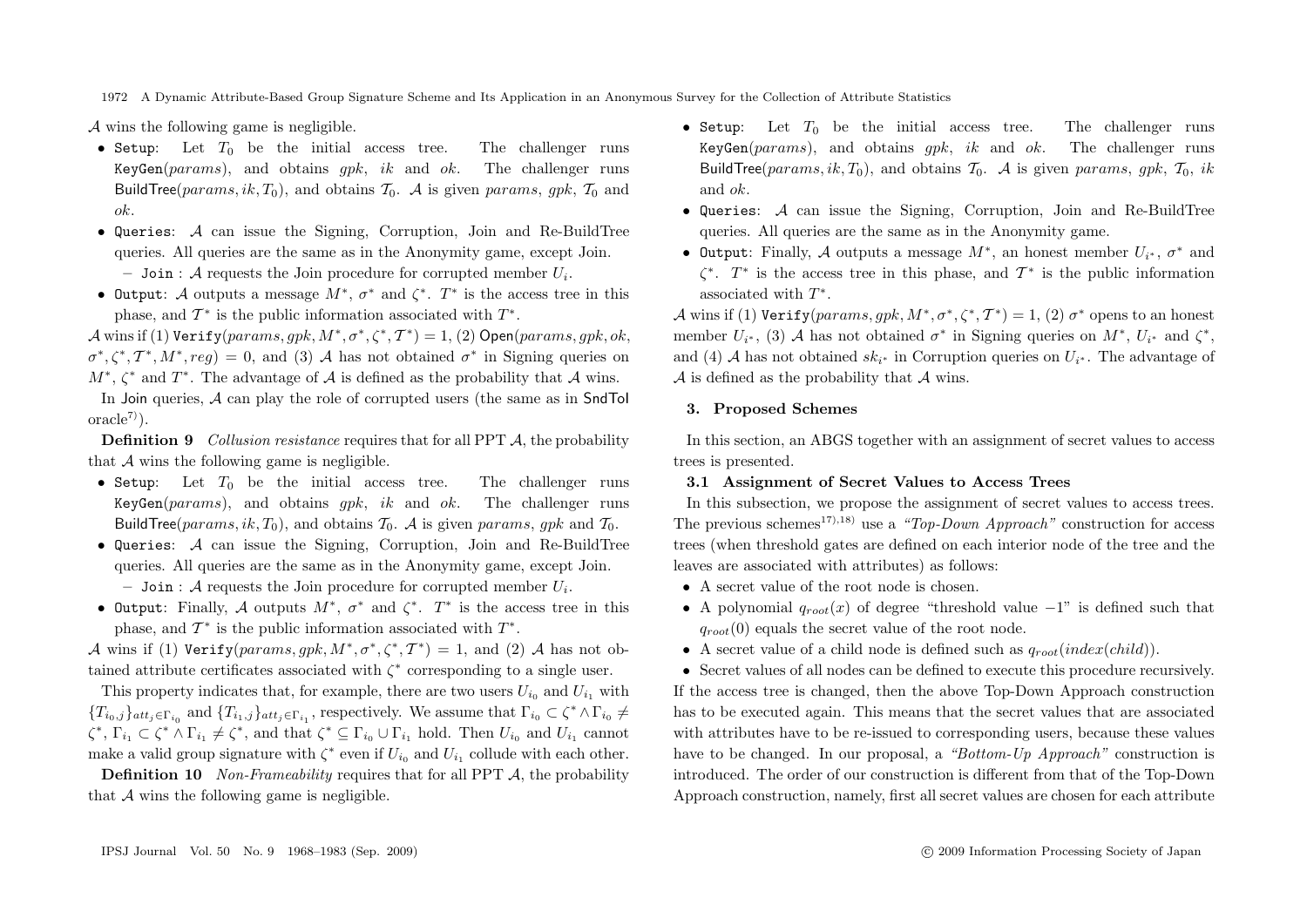associated with each leaf. These secret values of leaves will not be changed when the access tree is changed. Therefore, our ABGS is efficient in that re-issuing of the attribute certificate previously issued for each user is not necessary.

**Idea**: For a node x associated with the threshold value  $k_x$ ,  $\ell_x - k_x$  *dummy nodes* will be opened, where  $\ell_x$  is the number of children of x. Next, the threshold value is changed from  $k_x$  to  $\ell_x$ . Then, all threshold gates become AND gates. Children with  $k_r$  or more can compute the secret value of their parent node by using the number of  $\ell_x - k_x$  public dummy nodes. We define functions AddDummyNode which adds dummy nodes to the access tree, AssignedValue which assigns secret values for nodes on the access tree, and MakeSimplifiedTree which makes a *simplified tree* associated with a set of leaves. Let index be the function which returns the index of the node, and  $p$  be a prime number. We assume that  $T$  includes  $Att$ .  $\langle \mathsf{AddDummyNode}(T) \rangle$  : This algorithm takes as input  $T,$  and returns the  $extended$ *access tree*  $T^{ext}$  with dummy nodes on T.

- ( 1) For an interior node x of T, the number of dummy nodes  $\ell_x k_x$  is added to x's children.
- (2) The threshold value defined in x is changed from  $k_x$  to  $\ell_x$ .
- ( 3 ) All nodes are assigned unique index numbers.
- $(4)$  The resulting tree, called  $T^{ext}$ , is output.

Let  $D_T$  be a set of dummy nodes determined by AddDummyNode. We assume that  $T^{ext}$  includes  $D_T$ . Let  $s_j \in \mathbb{Z}_p$  be a secret value for an attribute  $att_j \in Att$ . Let  $S = \{s_i\}_{att_i \in Att}$ .

 $\langle$ AssignedValue $(p, S, T^{ext})\rangle$ : This algorithm takes as input p, S and  $T^{ext}$  and returns a secret value  $s_x \in \mathbb{Z}_p$  for each node x of  $T^{ext}$ . Let  $\{child\}_x$  be the set of node x's children except the dummy nodes, and  $\{d\}_x$  be the set of node x's dummy nodes.

- ( 1) For an interior node x of  $T^{ext}$ , a polynomial  $q_x$  of degree  $\ell_x 1$  is assigned as follows:
	- (a) For  $att_i \in \{child\}_x$ , let  $q_x$  be a polynomial of degree at most  $\ell_x 1$ which passes though  $index(at_i), s_i)$ , where  $s_i \in S$   $(j = 1, 2, \ldots, \ell_x)$ .
	- (b) For a dummy node  $d_i \in \{d\}_x$ , the secret value  $s_{d_i} := q_x(index(d_i))$  $(j = 1, 2, \ldots, \ell_x - k_x)$  is assigned.
- (c) For  $x, s_x := a_x(0)$  is assigned.
- (2) Repeat the above procedure up to the root node,  $s_T := q_{root}(0)$  is the secret value of T.
- (3) Output  $\{s_{d_i}\}_{d_i \in D_T}$  and  $s_T$ .

 $\langle$ MakeSimplifiedTree(Leaves,  $T^{ext}$ ) : This algorithm takes as input the set of attributes Leaves  $\subset$  Att satisfying Leaves  $\models$  T, and returns the simplified access tree  $T^{Leaves}$  (which is the access tree associated with Leaves) and a product of Lagrange coefficients  $\Delta_{leaf}$ .

- (1) The set of attributes  $\{att_i\}_{att_i \in Att \setminus Leaves}$  are deleted from  $T^{ext}$ .
- (2) An interior node x has children less than the threshold value (namely,  $\ell_x$ ), and is deleted from  $T^{ext}$  along with x's descendants.
- (3) Let  $D^{Leaves}$  be the set of dummy nodes which have remained after (1) and  $(2)$ , and  $T^{Leaves}$  be the access tree after  $(1)$  and  $(2)$ .
- (4) For all nodes x of  $T^{Leaves}$  except root, we define  $L<sub>x</sub>$  as follows:
	- (a) For x, define the depth 2 subtree of  $T^{Leaves}$  with x as leaf node. Let  $c<sub>x</sub>$  be the set of indices of leaves.
	- (b) Compute  $L_x := \prod_{k \in c_x \setminus \{index(x)\}} \frac{-k}{index(x)-k}$ .
- ( 5) Let  $leaf \in \{att_i \in Leaves\} \cup \{d_i \in D^{Leaves}\}\)$  be a leaf node of  $T^{Leaves}$ . For leaf, we define  $\Delta_{leaf}$  as follows:
	- (a) Let  $Path_{leaf} := \{leaf, parent_1, \ldots, parent_{n_{leaf}} = root\}$  be the set of nodes that appears in the path from *leaf* to root node.
	- (b) Compute  $\Delta_{leaf} := \prod_{node \in Path_{leaf} \setminus root} L_{node}.$
- ( 6) Output  $T^{Leaves}, \Delta_i$  (att<sub>i</sub> ∈ Leaves),  $\Delta_{d_i}$  ( $d_i \in D^{Leaves}$ ).

Clearly,  $\sum_{att_j \in Leaves} \Delta_j s_j + \sum_{d_j \in D^{Leaves}} \Delta_{d_j} s_{d_j} = s_T$  holds.

**Example 1** Let  $Att = \{A, B, C, D, E, F\}$  and T be a tree defined in **Fig. 1**. Then,  $T^{ext} = \text{AddDummyNode}(T)$  is as follows (See **Fig. 2**). Let each index

be assigned by using the depth-first search method. Then  $D_T = \{d_1, d_2, d_3, d_4\}$ . Next, we run AssignedValue $(p, S, T^{ext})$ . We introduce the assignment of secret

values for the depth 2 subtree of  $T^{ext}$  such that A and B are leaves (See **Fig. 3**).

Let Leaves =  $\{A, E\}$ . Then Leaves  $\models$  T holds. The result of MakeSimplifiedTree( $Leaves, T^{ext}$ ) is as follows (See **Fig. 4**):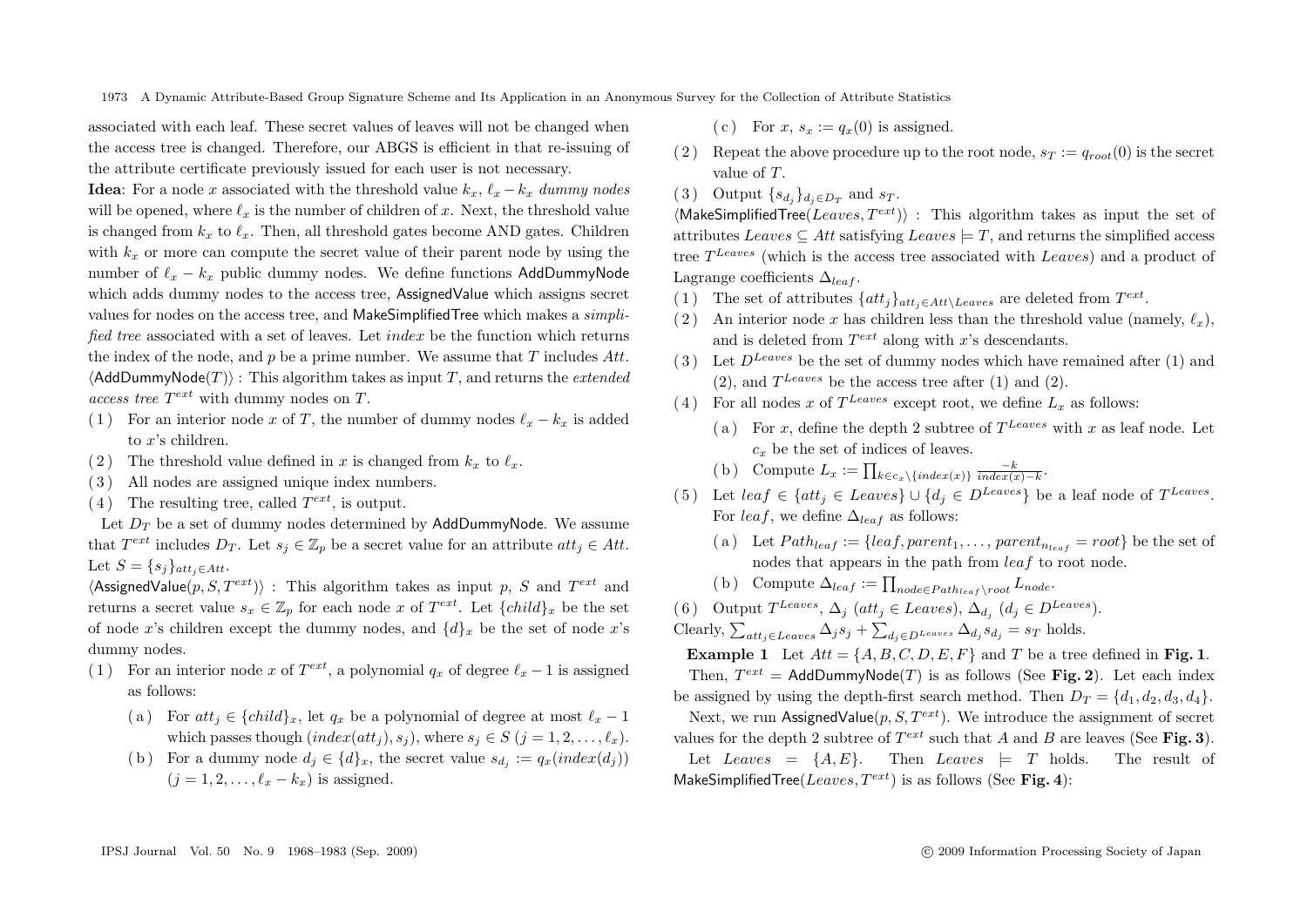



**Fig. 2** Extended Access Tree *<sup>T</sup>ext* .



**Fig. 3** Assignment of Secret Values on *<sup>T</sup>ext* .

 $D^{\text{Leaves}} = \{d_1, d_2, d_4\}.$   $s_{node3} = L_4s_1 + L_6s_{d_1} = \frac{-6}{4-6}s_1 + \frac{-4}{6-4}s_{d_1}, s_{node2}$  $L_3s_{node_3} + L_{11}s_{d_2} = \frac{-11}{3-11}s_{node_3} + \frac{-3}{11-3}s_{d_2}$ , and  $s_{node_2} = L_3(L_4s_1 + L_6s_{d_1}) +$  $L_{11}s_{d_2} = (L_4L_3)s_1 + (L_6L_3)s_{d_1} + L_{11}s_{d_2}$  holds. Therefore  $s_T = (L_4L_3L_2)s_1 + L_4L_3L_3$  $(L_6L_3L_2)s_{d_1} + (L_{11}L_2)s_{d_2} + (L_{13}L_{12})s_5 + (L_{15}L_{12})s_{d_4} = \Delta_4s_1 + \Delta_{13}s_5 + \Delta_6s_{d_1} +$  $\Delta_{11}s_{d_2} + \Delta_{15}s_{d_4}$  holds.

## **3.2 Proposed Attribute-Based Group Signature Scheme**

In this subsection, we propose the ABGS by using our assignment (Sec-



Fig. 4 Simplified Access Tree  $T^{Leaves}$ .

tion 3.1). Our ABGS uses the Cramer-Shoup encryption scheme<sup>13)</sup> for both CCA-anonymity and key-exposure properties, and a concurrently secure Join algorithm14). Let NIZK be a *Non-Interactive Zero-Knowledge* proof, SPK a *Signature of Proof of Knowledge*, and Ext-Commit be an extractable commitment scheme which uses the Paillier's encryption scheme<sup>28)</sup>. Ext-Commit is necessary to extract the committed secret value of a corrupted user in the proof of Traceability. Let  $T_0$  be the initial access tree. Note that if an access tree is changed, then GM runs BuildTree( $params, ik, T_{r+1}$ ), and opens  $T_{r+1}$ , which is the public information associated with  $T_{r+1}$ .

- Setup $(1^k)$ 
	- (1) GM selects cyclic groups of  $\mathbb{G}_1$ ,  $\mathbb{G}_2$ , and  $\mathbb{G}_3$  with prime order p, an isomorphism  $\psi : \mathbb{G}_2 \to \mathbb{G}_1$ , a bilinear map  $e : \mathbb{G}_1 \times \mathbb{G}_2 \to \mathbb{G}_3$ , and a hash function  $\mathcal{H}: \{0,1\}^* \to \mathbb{Z}_n$ .
	- (2) GM selects a generator  $g_2 \in \mathbb{G}_2$  and  $g_3, g_4 \in_R \mathbb{G}_1$ , and sets  $g_1 = \psi(g_2)$ .
	- (3) GM defines  $Att = \{att_1, att_2, \ldots, att_m\}.$
	- (4) GM outputs  $params = (\mathbb{G}_1, \mathbb{G}_2, \mathbb{G}_3, e, \psi, \mathcal{H}, q_1, q_2, q_3, q_4, Att).$
- KeyGen( $params$ )
	- (1) GM selects  $\gamma \in_R \mathbb{Z}_p$ , and computes  $\omega = g_2^{\gamma}$ .
	- (2) GM selects  $x'_1, x'_2, y'_1, y'_2, z \in_R \mathbb{Z}_p$ , and computes  $C = g_3^{x'_1} g_4^{x'_2}, D =$  $g_3^{y'_1}g_4^{y'_2}$  and  $E = g_3^z$ .
	- (3) For  $att_j \in Att$ , GM selects  $s_j \in_R \mathbb{Z}_p^*$ , sets  $S = \{s_j\}_{att_j \in Att}$ , and computes  $g_{att_j} = g_2^{s_j}$  (att<sub>j</sub> ∈ Att).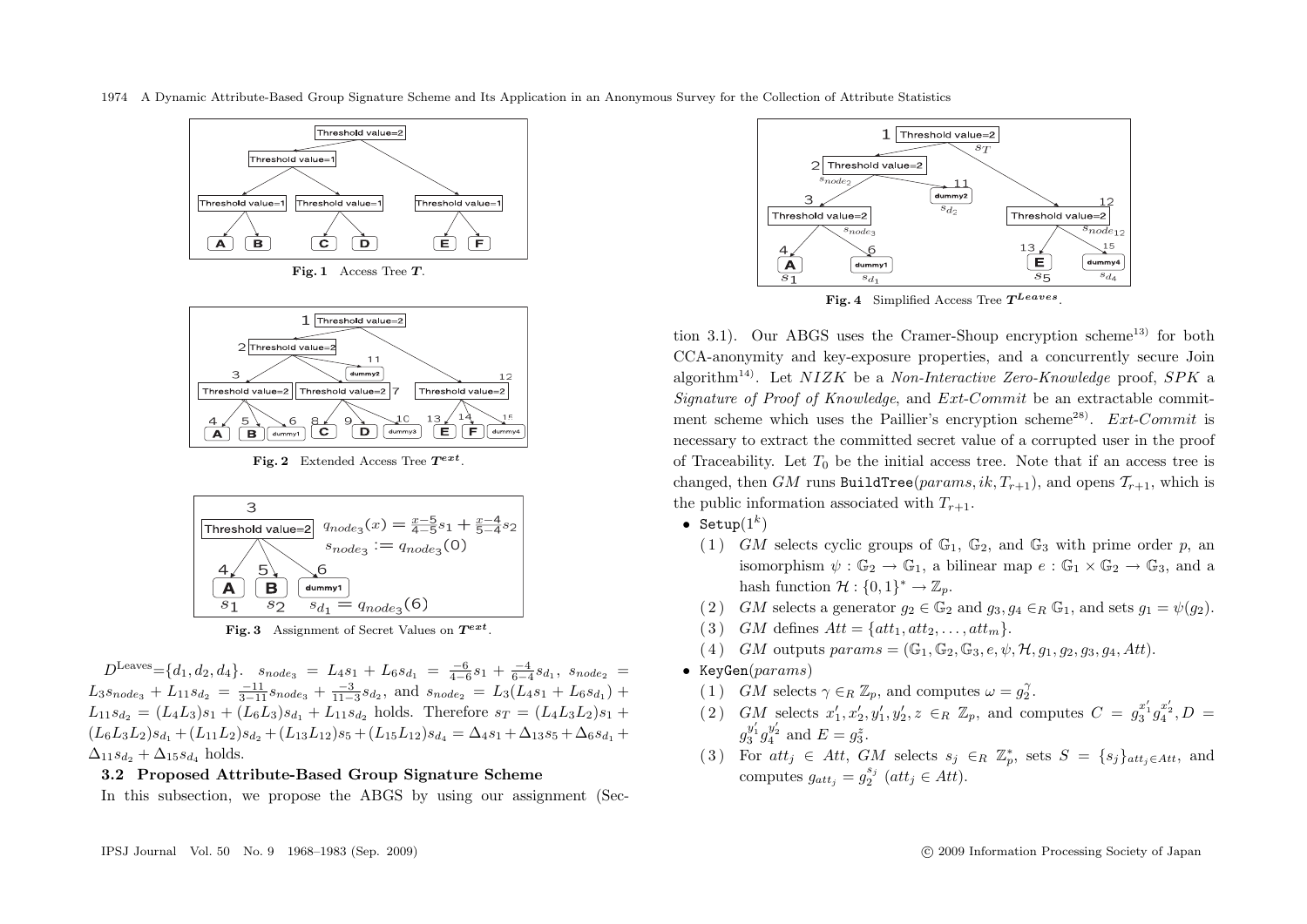- 1975 A Dynamic Attribute-Based Group Signature Scheme and Its Application in an Anonymous Survey for the Collection of Attribute Statistics
- (4) For  $att_i \in Att$ , GM selects  $h_i \in_R \mathbb{G}_2$ , and sets  $\hat{h}_i = \psi(h_i)$ .
- (5) GM outputs  $ok = (z)$ ,  $gpk = (\omega, C, D, E, \{h_j\}_{j=1}^m, \{g_{att_j}\}_{att_j \in Att})$  and  $ik = (\gamma, \{s_i\}_{att_i \in Att}).$
- BuildTree( $params, ik, T_0$ )
	- (1) GM runs  $T_0^{ext} = \text{AddDummyNode}(T_0)$  and AssignedValue $(p, S, T_0^{ext}),$ and gets  $\{s_{d_i}\}_{d_i \in D_{T_0}}$  and  $s_{T_0}$ .
	- (2) *GM* computes  $g_{d_j} = g_2^{s_{d_j}}$  ( $d_j \in D_{T_0}$ ) and  $v_0 = g_2^{s_{T_0}}$ .
	- (3) GM outputs  $T_0 = (\{g_{d_j}\}_{d_j \in D_{T_0}}, v_0, T_0^{ext})$ .
- Join $(\langleparams, gpk, ik, upk_i, \Gamma_i \rangle, \langleparams, gpk, upk_i, usk_i \rangle)$

 $U_i$  gets  $sk_i = ((A_i, x_i, y_i), \{T_{i,j}\}_{att_i \in \Gamma_i})$ , where  $(A_i, x_i, y_i)$  is a member certificate and  $\{T_{i,j}\}_{att_i\in\Gamma_i}$  is the set of attribute certificates.

- (1)  $U_i$  picks  $y_i \in_R \mathbb{Z}_n$  and computes  $c_i = Ext\text{-}Commit(y_i)$ ,  $F_i = E^{y_i}$  and  $\pi_1 = NIZK\{y_i : F_i = E^{y_i} \wedge c_i = Ext\text{-}Commit(y_i)\}.$
- (2)  $U_i$  sends  $F_i$ ,  $c_i$  and  $\pi_1$  to  $GM$ .
- (3) GM checks  $\pi_1$ . If  $\pi_1$  is not valid, then abort.
- (4) GM selects  $x_i \in_R \mathbb{Z}_n$  and computes  $A_i = (q_1 F_i)^{1/(\gamma + x_i)}$ ,  $B_i =$  $e(g_1F_i, g_2)/e(A_i, w)$ ,  $D_i = e(A_i, g_2)$ ,  $T_{i,j} = A_i^{s_j}$  (att<sub>j</sub>  $\in \Gamma_i$ ), and  $\pi_2 = NIZK\{x_i, s_j \ (att_j \in \Gamma_i) \ : \ B_i = D_i^{x_i} \wedge T_{i,j} = A_i^{s_j} \ (att_j \in \Gamma_i)$  $\Gamma_i) \wedge g_{att_j} = g_2^{s_j}$   $(att_j \in \Gamma_i)$ .
- (5) GM sends  $A_i, B_i, D_i, \{T_{i,j}\}_{att_i \in \Gamma_i}$  and  $\pi_2$  to  $U_i$ .
- (6)  $U_i$  checks  $\pi_2$ . If  $\pi_2$  is not valid, then abort.
- (7)  $U_i$  makes  $S_{i,A_i} = DSig_{usk_i}(A_i)$  and sends  $S_{i,A_i}$  to  $GM$ .
- (8) GM verifies  $S_{i,A_i}$  with respect to upk<sub>i</sub> and  $A_i$ . If  $S_{i,A_i}$  is valid, then  $GM$  sends  $x_i$  to  $U_i$  and adds  $(U_i, A_i)$  to reg.
- (9)  $U_i$  checks the relation  $A_i^{(x_i+\gamma)} = g_1 E^{y_i}$  to verify whether  $e(A_i, g_2)^{x_i}e(A_i, w)e(E, g_2)^{-y_i} \stackrel{?}{=} e(g_1, g_2).$

GM chooses  $s_{m+1} \in \mathbb{Z}_p^*$ , and computes  $g_{att_{m+1}} = g_2^{s_{m+1}}$  when an attribute  $att_{m+1}$  is added. Let  $U_i$  be issued  $T_{i,m+1}$ . Then GM computes  $T_{i,m+1}$  $A_i^{s_{m+1}}$  and  $\pi_3 = NIZK\{s_{m+1} : T_{i,m+1} = A_i^{s_{m+1}} \wedge g_{att_{m+1}} = g_2^{s_{m+1}}\},$  and sends  $T_{i,m+1}$  and  $\pi_3$  to  $U_i$ , and opens  $g_{att_m+1}$ .

• Sign(param, gpk, ski,  $M, \zeta_i, \mathcal{T}_r$ ) A signer  $U_i$  signs a message  $M \in \{0, 1\}^*$  as follows:

- (1)  $U_i$  chooses  $\zeta_i \subset \Gamma_i$  ( $\zeta_i \models T_r$ ) to associate  $\zeta_i$  with a group signature. Let  $|\zeta_i| = \phi$ .
- (2)  $U_i$  runs MakeSimplifiedTree( $\zeta_i, T_r^{ext}$ ), and gets  $T_r^{\zeta_i}, \Delta_j$  ( $att_j \in \zeta_i$ ) and  $\Delta_{d_j}$   $(d_j \in D_r^{\zeta_i}).$
- (3)  $U_i$  computes  $g_d = \prod_{d_j \in D_r^{\zeta_i}} g_{d_j}^{\Delta_{d_j}}$ .
- (4)  $U_i$  selects  $\alpha, \delta \in_R \mathbb{Z}_p$ , and computes  $C_1 = A_i E^{\alpha}, C_2 = g_3^{\alpha}, C_3 = g_4^{\alpha}$ and  $C_4 = (CD^{\beta})^{\alpha}$ , where  $\beta = H(C_1, C_2, C_3)$ .
- (5)  $U_i$  computes  $CT_j = T_{i,j} \hat{h}_j^{\delta}$  (att<sub>j</sub>  $\in \zeta_i$ ).
- (6)  $U_i$  sets  $\tau = \alpha x_i + y_i$ , and computes  $V = SPK\{(\alpha, x_i, \tau, \delta) : \frac{e(C_1, \omega)}{e(g_1, g_2)} =$  $\frac{e(E,g_2)^\tau \cdot e(E,\omega)^\alpha}{e(C_1,g_2)^{x_i}} \wedge C_2 = g_3^\alpha \wedge C_3 = g_4^\alpha \wedge C_4 = (CD^\beta)^\alpha \wedge \frac{e(\prod_{att_j \in \zeta_i} CT_j^{\Delta_j},g_2)}{e(C_1,v_r/g_d)}$  $e(C_1,v_r/g_d)$  $=\frac{e(\prod_{att_j\in\zeta_i}\hat{h}_j^{\Delta_j},g_2)^{\delta}}{e(E_{3^j} - \sqrt{g_4})^{\alpha}}$  $\frac{\partial u_i}{\partial e(E, v_r/g_d)^{\alpha}}$  }(*M*). Concretely,  $U_i$  computes V as follows: (a)  $U_i$  selects  $r_{\alpha}, r_{x_i}, r_{\tau}, r_{\delta} \in_R \mathbb{Z}_n$ .

(b) 
$$
U_i
$$
 computes  $R_1 = \frac{e(E, g_2)^{r_{\tau}} e(E, \omega)^{r_{\alpha}}}{e(C_1, g_2)^{r_{\pi}}}, R_2 = g_3^{r_{\alpha}}, R_3 = g_4^{r_{\alpha}}, R_4 =$ 

$$
(CD^{\beta})^{r_{\alpha}}
$$
 and  $R_{Att} = \frac{e(\prod_{att_j \in \zeta_i} \hat{h}_j^{\Delta_j}, g_2)^{r_{\delta}}}{e(E, v_r/g_d)^{r_{\alpha}}}$ .

(c) 
$$
U_i
$$
 computes  $c = \mathcal{H}(gpk, M, \{C_i\}_{i=1}^4, \{CT_i\}_{i=1}^{\phi}, \{R_i\}_{i=1}^4, R_{Att})$ .

- (d)  $U_i$  computes  $s_\alpha = r_\alpha + c\alpha$ ,  $s_{\tau_i} = r_{\tau_i} + cx_i$ ,  $s_\tau = r_\tau + c\tau$  and  $s_5 = rs + c\delta$ .
- (7)  $U_i$  outputs  $\sigma = (\{C_i\}_{i=1}^4, c, s_\alpha, s_{x_i}, s_\tau, s_\delta, \{CT_i\}_{i=1}^\phi)$

A signer U<sub>i</sub> proves the knowledge of  $(\alpha, x_i, \tau, \delta)$  which satisfies the 5 above relations described in SPK. The first relation captures whether a signer has a valid membership certificate issued by the Join algorithm or not. The last relation captures whether a signer has valid attribute certificates associated with the set of attributes  $\zeta_i \models T_r$  or not.

• Verify(param, qpk,  $M, \sigma, \zeta, \mathcal{T}_r$ )

A verifier verifies a group signature  $\sigma$  associated with the set of attributes  $\zeta$ .

(1) The verifier runs MakeSimplifiedTree( $\zeta, T_r^{ext}$ ), and gets  $T_r^{\zeta}$ ,  $\Delta_j$  ( $att_j \in$  $\zeta$ ) and  $\Delta_{d_j}$   $(d_j \in D_r^{\zeta})$ . Let  $|\zeta| = \phi$ .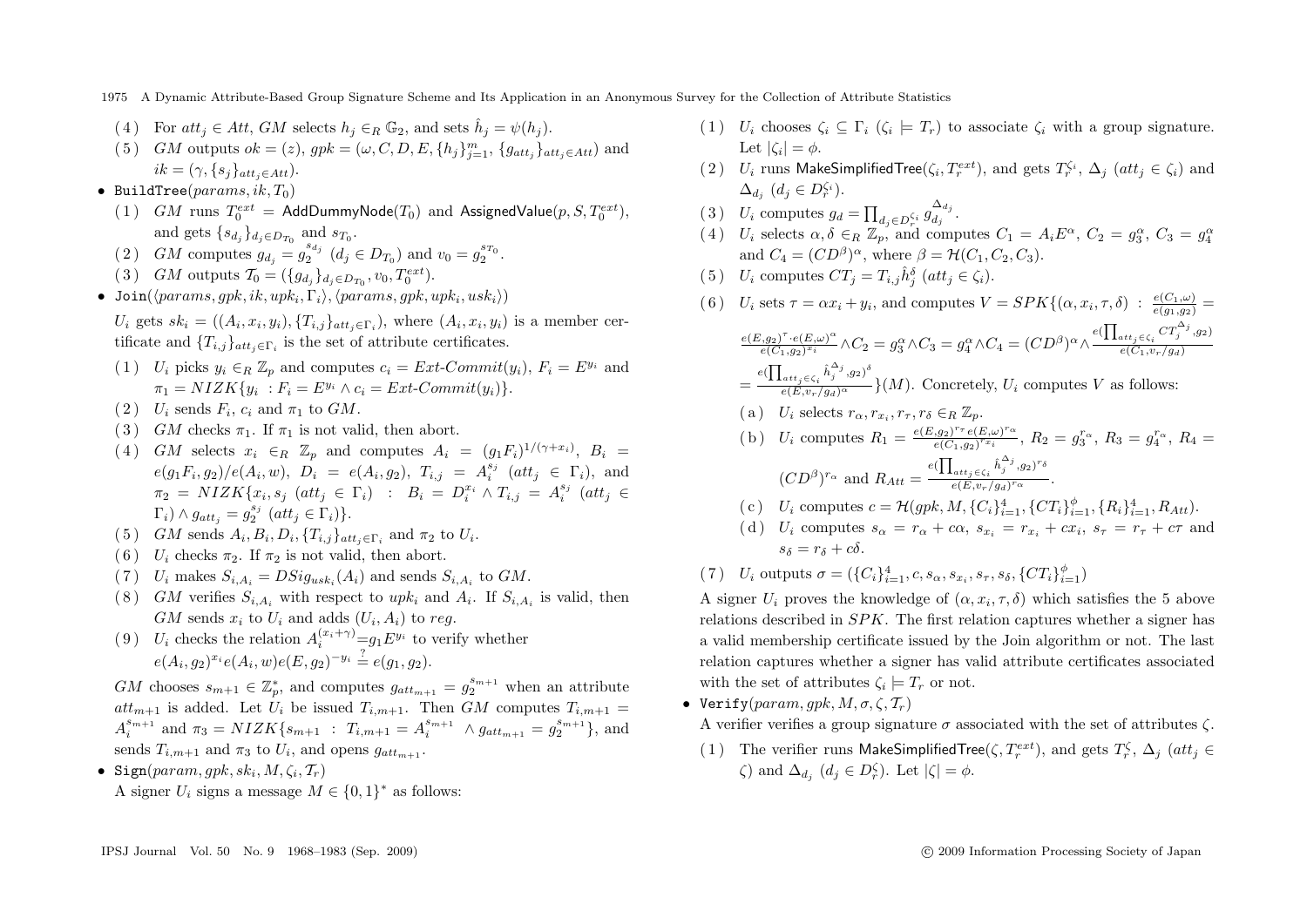1976 A Dynamic Attribute-Based Group Signature Scheme and Its Application in an Anonymous Survey for the Collection of Attribute Statistics

(2) The verifier computes 
$$
g_d = \prod_{d_j \in D_r^{\zeta}} g_{d_j}^{\Delta_{d_j}}
$$
 and  $\beta = \mathcal{H}(C_1, C_2, C_3)$ .

(3) The verifier computes 
$$
\tilde{R}_1 = \frac{e(E,g_2)^{s_{\tau}} \cdot e(E,\omega)^{s_{\alpha}}}{e(C_1,g_2)^{s_{x_i}}} \left(\frac{e(g_1,g_2)}{e(C_1,\omega)}\right)^c, \quad \tilde{R}_2 = g_3^{s_{\alpha}} \left(\frac{1}{C_2}\right)^c, \quad \tilde{R}_3 = g_4^{s_{\alpha}} \left(\frac{1}{C_3}\right)^c, \quad \tilde{R}_4 = (CD^{\beta})^{s_{\alpha}} \left(\frac{1}{C_4}\right)^c \text{ and } \quad \tilde{R}_{Att} = \frac{e(\prod_{att_j \in \zeta_i} \hat{h}_j^{A_j}, g_2)^{s_{\delta}}}{e(E,v_r/g_d)^{s_{\alpha}}} \left(\frac{e(C_1,v_r/g_d)}{e(\prod_{att_j \in \zeta_i} CT_j^{A_j}, g_2)}\right)^c.
$$

- (4) The verifier checks  $c \stackrel{?}{=} \mathcal{H}(gpk, M, gpk, M, \{C_i\}_{i=1}^4, \{CT_i\}_{i=1}^{\phi}, \{\tilde{R}_i\}_{i=1}^4,$  $\tilde{R}_{Att}$ ).
- Open(param, qpk, ok,  $\sigma$ ,  $\zeta$ ,  $\mathcal{T}_r$ ,  $M$ , reg)
	- (1) GM verifies the validity of  $\sigma$  by using Verify(param, qpk, M,  $\sigma$ ,  $\zeta$ ,  $\mathcal{T}_r$ ). If  $\sigma$  is not a valid signature, then GM outputs  $\perp$ .
	- (2) GM computes  $A_i = C_1/C_2^z$ .
	- (3) GM searches  $A_i$  from reg, and outputs identity i. If there is no entry in reg, then GM outputs 0.

Our ABGS can be regarded as a GS without having the related part of  $s_{\delta},CT_1,\ldots,CT_{\phi}$ . Then  $\sigma=(C_1,C_2,C_3,C_4,c,s_{\alpha},s_{\tau},s_{\tau})$  is a group signature, where  $c = \mathcal{H}(qpk, M, C_1, C_2, C_3, C_4, R_1, R_2, R_3, R_4)$ . Our GS provides CCAanonymity, key-exposure and non-frameability. Boneh's  $GS<sup>5</sup>$  (which applied by Khader to propose ABGS) does not provide above properties. This is the reason why we apply the Cramer-Shoup encryption scheme to propose our ABGS.

## **3.3 Reduce the Authority of the group manager**

In this subsection, we describe the authority of  $GM$ . In the Join algorithm,  $GM$ can obtain all attributes of all group members, since  $GM$  knows the attributes of the members when issuing attribute certificates. Therefore, the authority of  $GM$  is stronger compared with  $GM$  of usual GS schemes<sup>5),14),24)</sup>. There is a ways to distribute the authority of GM. Several separate GMs for each role are defined, namely, an issuer who issues membership certificates and an opener who opens a group signature are defined. Here, we give the detailed way to distribute the authority. An issuer who issues membership certificates, an opener who opens a group signature, and several *Attribute Managers* (AMs) are defined. An  $AM_k$  ( $k \in \mathbb{N}$ ) manages a set of attribute  $Att_k \subseteq Att$ , and issues an attribute

certificate associated with  $att \in Att_k$ . For  $k \neq k'$ ,  $Att_k \cap Att_{k'} = \emptyset$  is assumed. Although  $AM_k$  obtains attributes  $Att_k$  of all group members,  $AM_k$  does not obtain attributes  $Att_{k'}$  of all group members, where  $k' \neq k$ . As a classification of dividing  $AMs$ ,  $AM<sub>k</sub>$  is defined for a unity of attributes which belong to the same category. For example, we consider unities of attributes "gender" and "age", and a tree-structure is expressed as  $(male \vee female) \wedge (10s, \ldots, 80s)$ . Then  $AM_1$ manages  ${male, female}$ , and  $AM_2$  manages  ${10s, \ldots, 80s}$ . In KeyGen phase,  $AM_k$  chooses  $s_j \in \mathbb{Z}_p^*$ , where  $att_j \in Att_k$ . In Join phase,  $AM_k$  issues attribute certificates  $T_{i,j} = A_i^{\hat{s}_j}$  for a user  $U_i$ , where  $att_j \in Att_k \cap \Gamma_i$ . This procedure is as follows: Let  $U_i$  be issued  $T_{i,j}$ , where  $att_i \in Att_k$ . Then  $AM_k$  computes  $T_{i,j} = A_i^{s_j}$  and  $\pi_4 = NIZK\{s_j : T_{i,j} = A_i^{s_j} \wedge g_{att_j} = g_2^{s_j}\}.$ 

## **4. Security**

In this section, we show that our scheme satisfies anonymity, traceability, collusion resistance, and non-frameability. Let p,  $q_H$  and  $q_S$  be the order of bilinear groups, and the number of hash queries and signature queries, respectively.

**Theorem 1** The proposed scheme satisfies anonymity under the XDH assumption (namely DDH assumption over  $\mathbb{G}_1$ ) in the random oracle model, i.e.,  $Adv^{anon}(\mathcal{A}) \leq \frac{qSqH}{p} + m \cdot \epsilon_{\text{ddh}}$  holds, where  $\epsilon_{\text{ddh}}$  is the DDH-advantage of some algorithms and  $m = |Att|$ .

**Theorem 2** We suppose an adversary A breaks the Traceability of the proposed scheme with the advantage  $\epsilon$ . Then, in the random oracle model, we can construct an algorithm  $\beta$  that breaks the q-SDH assumption with the advantage  $\frac{1}{6}(1-\frac{1}{p})(1-\frac{q_S q_H}{p})\epsilon.$ 

**Theorem 3** We suppose an adversary A breaks the non-frameability of the proposed scheme with the advantage  $\epsilon$ . Then, we can construct an algorithm  $\beta$ that breaks the DL assumption with the advantage  $\frac{1}{12}(1+\frac{1}{n})(1-\frac{q_S q_H}{p})\epsilon$ .

**Theorem 4** The probability that a signature by forged attribute certificates passes the verification, Pr(Verify(params, gpk,  $M, \sigma, \zeta, T$ ) = 1  $\wedge \zeta \not\models T$ ), is at most  $1/p$ .

**Theorem 5** Even if some malicious participants  $U_{i_1}, \ldots, U_{i_k}$   $(k > 1)$  with the set of attributes  $\zeta_{i_1}, \ldots, \zeta_{i_k}$  collude, they cannot make a valid signature associated with an attribute tree  $T_r$ , where  $(\bigcup_{j=1}^k \zeta_{i_j}) \models T_r$  and  $\zeta_{i_j} \not\models T_r$   $(j = 1, \ldots, k)$  with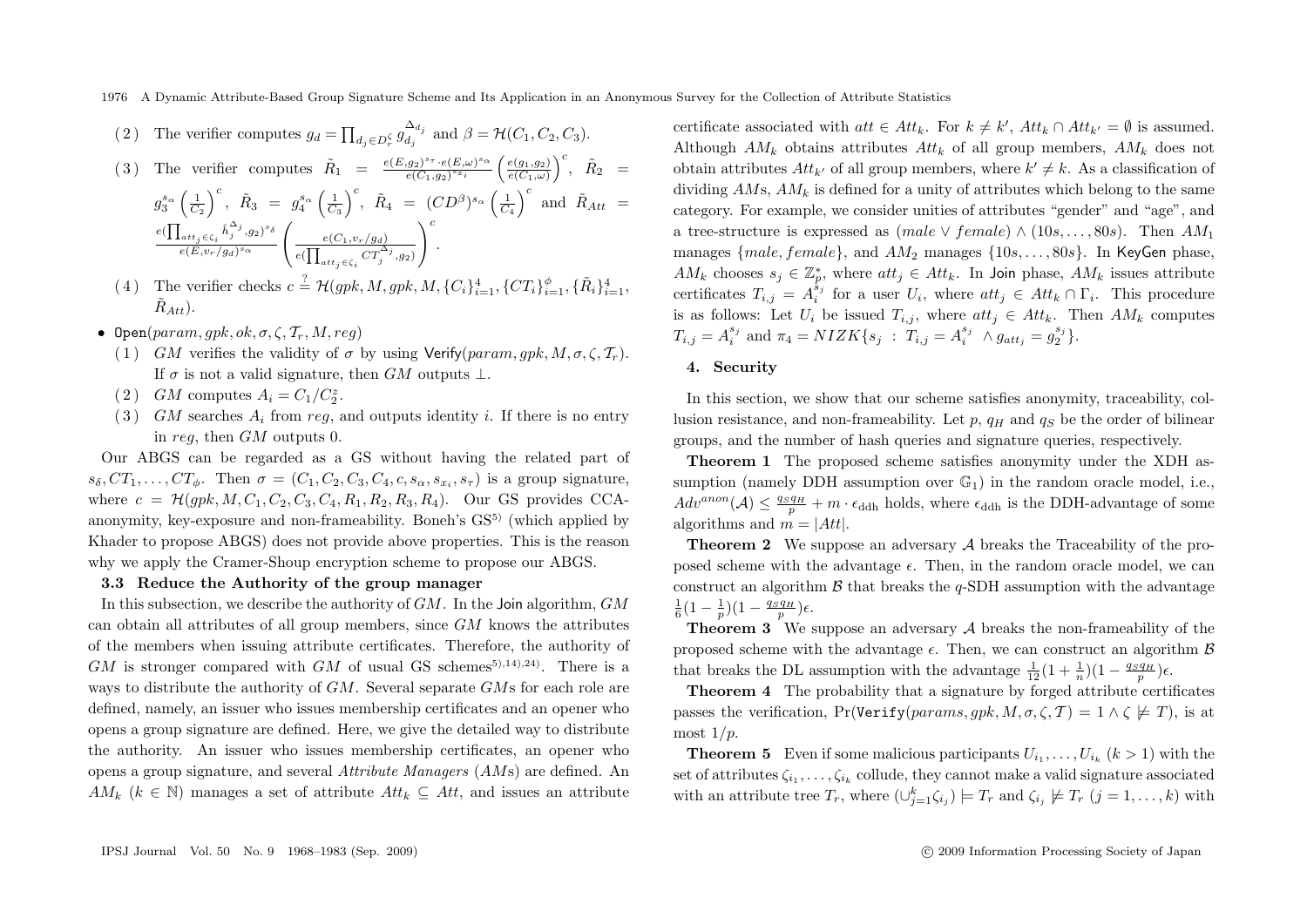non-negligible probability.

We give the proof of Theorem 1 as follows:

**Proof 1** We give a proof of anonymity of the proposed scheme under the XDH assumption (namely DDH assumption over  $\mathbb{G}_1$ ), using a sequence of games<sup>31)</sup>. Let  $\mathcal{C}_i$  and  $S_i$  be the challenger on j-th Game and the event that an adversary wins on *j*-th Game, respectively, and  $\sigma^* = (C_1^*, C_2^*, C_3^*, C_4^*, \{CT_j^*\}_{att_j \in \zeta}, V^*)$  be the challenge group signature. Moreover, let  $q_H$  and  $q_S$  be the number of hash queries and signature queries, respectively, and  $\epsilon_{\rm ddh}$  be the DDH-advantage of some algorithms. Without loss of generality,  $\zeta = \{att_1, att_2, \ldots, att_{\phi}\}.$ 

**Game 0.** This is the original anonymity game defined in Definition 7. Let  $params = (\mathbb{G}_1, \mathbb{G}_2, \mathbb{G}_3, e, \psi, \mathcal{H}, g_1, g_2, g_3, g_4, Att)$ .  $\mathcal{C}_0$  chooses  $x'_1, x'_2, y'_1, y'_2, z_1, z_2$  $\epsilon_R \mathbb{Z}_p^*$ . Moreover,  $\mathcal{C}_0$  computes  $C = g_3^{x'_1} g_4^{x'_2}$ ,  $D = g_3^{y'_1} g_4^{y'_2}$  and  $E = g_3^{z_1} g_4^{z_2}$ . Although R. Cramer and V. Shoup insist that "*the simulator's key generation algorithm is slightly different from the key generation algorithm of the actual cryptosystem*", in the original paper<sup>13</sup>. W. Mao shows that "*the* E *component of the public key construction is perfectly valid*<sup>"21)</sup>. Other parameters are chosen the same as for the real scheme setting. A is given params, gpk and ik.  $C_0$  can answer all queries, because  $\mathcal{C}_0$  can choose all secret keys  $(ik, ok, sk_i)$ . Especially, for Re-BuildTree query  $T_r$ ,  $C_0$  can run AssignedValue(p, S,AddDummyNode( $T_r$ )). and returns  $\mathcal{T}_r = (\{g_{d_j}\}_{d_j \in D_{T_r}}, v_r = g_2^{s_{T_r}}, T_r^{ext})$ . A outputs  $M^*$ ,  $U_{i_0}, U_{i_1}$ , and  $\zeta$  in the challenge phase.  $\mathcal{C}_0$  computes  $T_\zeta$  from both  $\zeta$  and  $T^*$ , where  $T^*$  is the access tree on this phase. Moreover  $\mathcal{C}_0$  selects  $b \in_R \{0,1\}$ , and computes  $A_{i\delta}$ and  $\{T_{i_b,j}\}_{att_j\in\zeta} = \{A_{i_b}^{s_j}\}_{att_j\in\zeta}$  by using *ik.*  $\mathcal{C}_0$  selects  $u \in_R \mathbb{Z}_p$  and computes  $C_1^* = A_{i_b}E^u$ ,  $C_2^* = g_3^u$ ,  $C_3^* = g_4^u$  and  $C_4^* = (CD^{\beta^*})^u$ , where  $\beta^* = \mathcal{H}(C_1^*, C_2^*, C_3^*)$ .  $\mathcal{C}_0$  selects  $\delta \in_R \mathbb{Z}_p$ , and computes  $\{CT_j^*\}_{att_j \in \zeta} = \{T_{i_b,j}\hat{h}_j^{\delta}\}_{att_j \in \zeta}$  and  $V =$  $SPK \{ (u, x_{i_b}, \tau, \delta) \ : \ \frac{e(C_1^*, \omega)}{e(g_1, g_2)} = \frac{e(E, g_2)^{\tau} \cdot e(E, \omega)^u}{e(C_1^*, g_2)^{x_{i_b}}} \wedge C_2^* = g_3^u \wedge C_3^* = g_4^u \wedge C_4^* =$  $(CD^{\beta^*})^u \wedge \frac{e(\prod_{att_j \in \zeta} CT_j^{*\Delta_j}, g_2)}{e(C^* \cdot v^*/g_2)}$  $\frac{a_{i}t_{j}\in\zeta}{e(C^{*}_{1},v^{*}/ga)} = \frac{e(\prod_{att_{j}\in\zeta}\hat{h}_{j}^{\Delta_{j}},g_{2})^{\delta}}{e(E,v^{*}/ga)^{u}}$  $\frac{u_{att_j} \in \zeta}{e(E, v^*/g_d)^u}$ }(M<sup>\*</sup>), where  $\tau = ux_{i_b} + y_{i_b}$ and  $v^* = g_2^{s_T*}$ . Then the adversary's advantage  $Adv^{anon}(\mathcal{A})$  is  $|\Pr[S_0] - \frac{1}{2}|$ . **Game 1.** This is the same as Game 0 except SPK  $V^*$ , which includes the backpatch of the hash function  $H$ , is simulated as follows:

(1)  $C_1$  selects  $c^*, s_{x_{i_b}}^*, s_u^*, s_\tau^*, s_\delta^* \in_R \mathbb{Z}_p$ .

$$
(2) \quad C_1 \text{ computes } R_1^* = \frac{e(E, g_2)^{s^*_{\bullet}} \cdot e(E, \omega)^{s^*_{\bullet}}}{e(C_1^*, g_2)^{s^*_{\bullet}} \cdot i_b} \left(\frac{e(g_1, g_2)}{e(C_1^*, \omega)}\right)^{c^*}, R_2^* = g_3^{s^*_{\bullet}} \left(\frac{1}{C_2^*}\right)^{c^*},
$$
\n
$$
R_3^* = g_4^{s^*_{\bullet}} \left(\frac{1}{C_3^*}\right)^{c^*}, R_4^* = (CD^{\beta^*})^{s^*_{\bullet}} \left(\frac{1}{C_4^*}\right)^{c^*} \text{ and}
$$
\n
$$
R_{Att}^* = \frac{e(\prod_{att_j \in \zeta} \hat{h}_j^{\Delta_j}, g_2)^{s^*_{\bullet}}}{e(E, v^*/g_d)^{s^*_{\bullet}}} \left(\frac{e(C_1^*, v^*/g_d)}{e(\prod_{att_j \in \zeta} C T_j^*)^{s^*}, g_2)}\right)^{c^*}.
$$
\n
$$
(2) \quad \text{for all } a \text{ is a set of } \mathbb{R}^*, \text{ and } \mathbb{R}^*, \text{ and } \mathbb{R}^*, \text{ and } \mathbb{R}^*, \text{ and } \mathbb{R}^*, \text{ and } \mathbb{R}^*, \text{ and } \mathbb{R}^*, \text{ and } \mathbb{R}^*, \text{ and } \mathbb{R}^*, \text{ and } \mathbb{R}^*, \text{ and } \mathbb{R}^*, \text{ and } \mathbb{R}^*, \text{ and } \mathbb{R}^*, \text{ and } \mathbb{R}^*, \text{ and } \mathbb{R}^*, \text{ and } \mathbb{R}^*, \text{ and } \mathbb{R}^*, \text{ and } \mathbb{R}^*, \text{ and } \mathbb{R}^*, \text{ and } \mathbb{R}^*, \text{ and } \mathbb{R}^*, \text{ and } \mathbb{R}^*, \text{ and } \mathbb{R}^*, \text{ and } \mathbb{R}^*, \text{ and } \mathbb{R}^*, \text{ and } \mathbb{R}^*, \text{ and } \mathbb{R}^*, \text{ and } \mathbb{R}^*, \text{ and } \mathbb
$$

- (3)  $C_1$  defines  $c^* := \mathcal{H}(gpk, M, gpk, M, C_1^*, \ldots, C_4^*, CT_1^*, \ldots, CT_{\phi}^*, R_1^*, \ldots, R_4^*,$  $R_{Att}^*$ ).
- (4)  $C_1$  outputs  $V^* = (c^*, s^*_{x_{i_b}}, s^*_{u}, s^*_{\delta}, s^*_{\tau}).$

If simulation of the zero knowledge proof fails in signing queries, then  $C_1$  aborts. This probability Pr[abort] is at most  $q_Sq_H/p^{24}$ . Then  $|Pr[S_0] - Pr[S_1]| =$ Pr[abort] holds.

**Game 2.** This is the same as Game 1 except  $C_1^*, C_2^*, C_3^*$  and  $C_4^*$  are constructed as follows:  $C_2$  chooses  $u, v \in_R \mathbb{Z}_p$  such that  $u \neq v$ , sets  $U = g_3^u$  and  $V = g_4^v$ , and computes  $C_1^* = A_{i_b} U^{z_1} V^{z_2}, C_2^* = U, C_3^* = V$  and  $C_4^* = U^{x_1'+y_1'\beta^*} V^{x_2'+y_2'\beta^*},$ where  $\beta^* = \mathcal{H}(C_1^*, C_2^*, C_3^*)$ . If  $u = v$ , then  $C_1^* = A_{i_b} g_3^{u_{z_1}} \cdot g_4^{v_{z_2}} = A_{i_b} E^u$ ,  $C_2^* = g_3^u$ ,  $C_3^* = g_4^u = g_4^u$ , and  $C_4^* = (g_3^{x'_1} g_4^{x'_2})^u (g_3^{y'_1} g_4^{y'_2})^v \beta^* = (CD^{\beta^*})^u$  hold. This is the same as Game 1. Therefore, obviously  $|\Pr[S_1] - \Pr[S_2]| = \epsilon_{\text{ddh}}$  holds.

**From Game 3 to Game**  $\phi + 1$ . Game  $j$   $(j = 3, ..., \phi + 1)$  is the same as Game  $j-1$  except  $CT_{j-2}^*$  and  $CT_{j-1}^*$  are constructed as follows:  $\mathcal{C}_j$  chooses  $u_j, v_j \in_R \mathbb{Z}_p$  such that  $u_j \neq v_j$ .  $\mathcal{C}_j$  computes  $CT_{j-2}^* = T_{i_b,j-2}\hat{h}_{j-2}^{u_j}$  and  $CT_{j-1}^* =$  $T_{i_b,j-1}\hat{h}^{v_j}_{j-2}$ . If  $u_j = v_j$ , then  $CT^*_{j-2} = T_{i_b,j-2}\hat{h}^{u_j}_{j-2}$  and  $CT^*_{j-1} = T_{i_b,j-1}\hat{h}^{u_j}_{j-1}$ hold. This is the same as Game j −1. Therefore, obviously  $|Pr[S_{i-1}]-Pr[S_i]| =$  $\epsilon_{\text{ddb}}$  holds.

Note that  $Pr[S_{\phi+1}] = \frac{1}{2}$  because all parts of the challenge group signature in the case of  $U_{i_0}$  and all parts of the challenge group signature in the case of  $U_{i_1}$  have the same distributions. Combining all the probabilistic relations from Game 0 to Game  $\phi + 1$ ,  $Adv^{anon}(\mathcal{A}) = \Pr[S_0] - \frac{1}{2} \leq \frac{q_S q_H}{p} + \phi \cdot \epsilon_{\text{ddh}} \leq \frac{q_S q_H}{p} + m \cdot \epsilon_{\text{ddh}}$  holds, where  $m = |Att|$ .

Next, we give the proof of Theorem 2 as follows:

**Proof 2** We assume that the challenge attributes  $\zeta^*$  satisfy the challenge access tree  $T^*$ , namely,  $\zeta^* \models T^*$ . If  $\zeta^* \not\models T^*$ , then the probability of the signature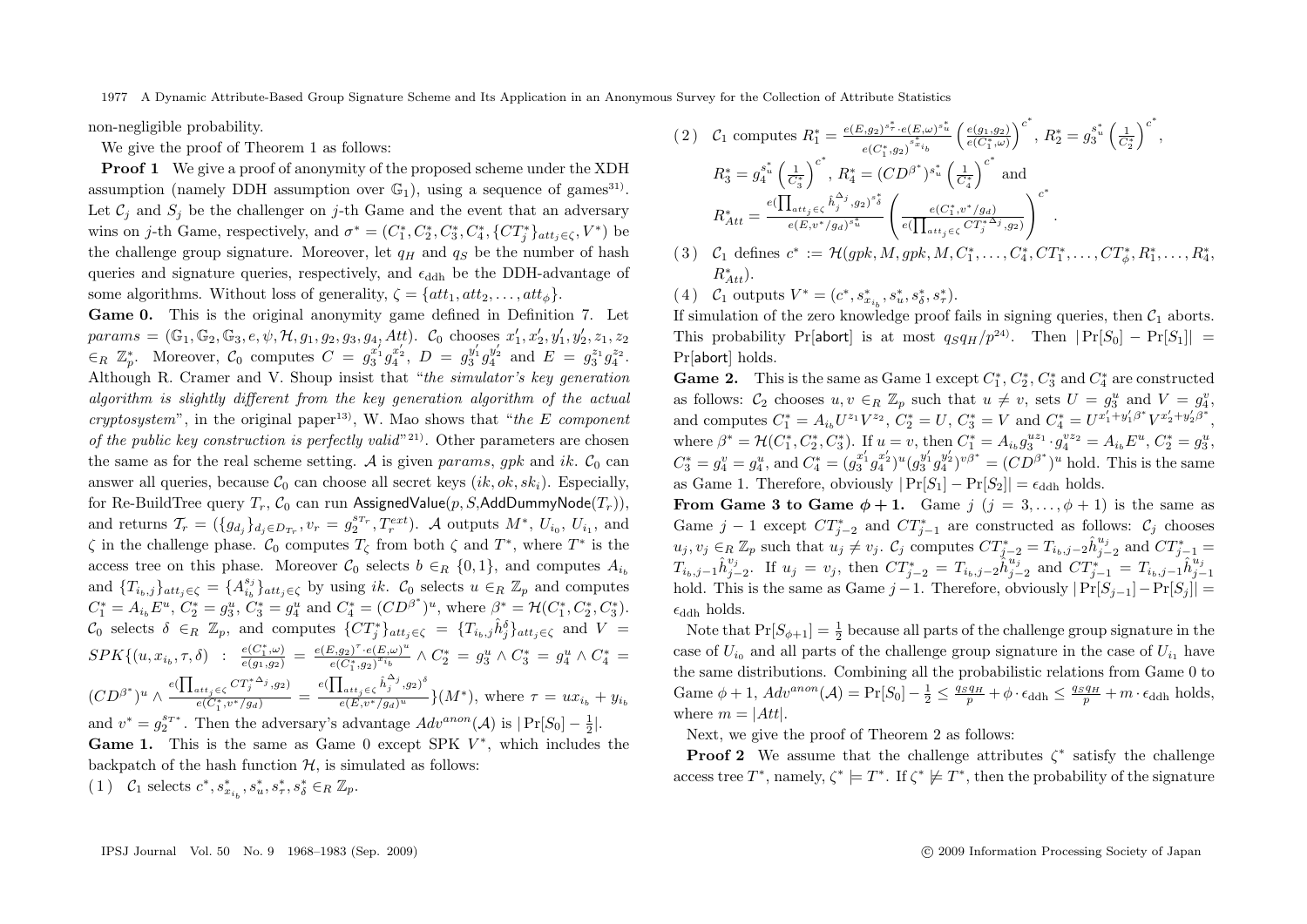made by forged attribute certificates accepting the verification is negligible (See Theorem 4). The input of simulator  $\mathcal{B}$  is  $(g, g', (g')^{\xi}, \ldots, (g')^{\xi^q}) \in \mathbb{G}_1 \times \mathbb{G}_2^{q+1}$ . Let  $q - 1$  be the number of all members, n be the number of honest members, and  $q_1 = q - 1 - n$  be the number of corrupted members. We assume that all initial members  $\{U_1,\ldots,U_n\}$  are honest. B simulates KeyGen as follows.

- (1) B selects  $\mu \in_R \mathbb{Z}_p^*$ ,  $x_i \in_R \mathbb{Z}_p^*$   $(i = 1, 2, ..., q 1)$ ,  $y_i \in_R \mathbb{Z}_p^*$   $(i = 1, 2, ..., n)$ ,  $x'_1, x'_2, y'_1, y'_2, z \in \mathbb{Z}_p$ ,  $g_4 \in \mathbb{G}_1$  and  $h_j \in \mathbb{G}_2$  (att<sub>j</sub>  $\in$  Att).
- (2) B selects a target user  $U_{i^*} \in \{U_1, \ldots, U_{q-1}\}$ , and sets  $\gamma := \xi x_{i^*}$ . B computes  $g_1, g_2, g_3$  and w as follows:

$$
g_2 := (g')^{\mu} \prod_{i=1}^{q-1} (\xi + x_i - x_{i*}) / (g')^{zy_{i*}} \prod_{i=1, i \neq i^*}^{q-1} (\xi + x_i - x_{i*})
$$
  
\n
$$
g_1 := \psi(g_2) = (g_3^{\mu \xi} / E^{y_i^*})
$$
  
\n
$$
g_3 := g \prod_{i=1, i \neq i^*}^{q-1} (\xi + x_i - x_{i*})
$$
  
\n
$$
w := \left\{ (g')^{\mu \xi} \prod_{i=1}^{q-1} (\xi + x_i - x_{i*}) / (g')^{zy_i * \xi} \prod_{i=1, i \neq i^*}^{q-1} (\xi + x_i - x_{i*}) \right\} / g_2^{x_i *}
$$
  
\n
$$
= g_2^{\xi - x_{i*}}
$$
  
\n
$$
= g_2^{\zeta}
$$

 $\beta$  can compute these values by using the q-SDH input instance, because all parts of the exponent can be expressed as a polynomial of degree at most q.

- (3) B computes  $C = g_3^{x'_1} g_4^{x'_2}$ ,  $D = g_3^{y'_1} g_4^{y'_2}$ ,  $E = g_3^z$  and other parameters.
- (4) B makes params =  $(\mathbb{G}_1, \mathbb{G}_2, \mathbb{G}_3, e, \psi, \mathcal{H}, g_1, g_2, g_3, g_4, Att), \, ok = (z),$  $ik = (\gamma, \{s_j\}_{att_j \in Att})$ ,  $gpk = (\omega, C, D, E, \{h_j\}_{j=1}^m, \{g_{att_j}\}_{att_j \in Att})$  and  $\mathcal{T}_0 = (\{g_{d_j}\}_{d_j \in D_{T_0}}, v_0, T_0^{ext})$ . params,  $\mathcal{T}_0$ , gpk and ok are given to A.

In the Join queries,  $\beta$  can get a secret value  $y$  of a corrupted user to extract the commitment value. B computes a group membership certificate as follows: **In the case of**  $i = i^*$ : B computes  $A_{i^*} = g_3^{\mu} = (g_3^{\mu \xi})^{\frac{1}{\xi}} = (g_1 E^{y_{i^*}})^{\frac{1}{\gamma + x_{i^*}}}$ . **In the case of**  $i \neq i^*$ : B computes  $A_i$  as follows:

$$
A_i = \left(g^{z \prod_{j=1, j \neq i^*, i}^{q-1} (\xi + x_j - x_{i^*})}\right)^{y_i - y_{i^*}} \cdot g^{\mu \prod_{j=1, j \neq i}^{q-1} (\xi + x_j - x_{i^*})}
$$
  
=  $g^{\frac{zy_i}{\xi + x_i - x_{i^*}}} \prod_{j=1, j \neq i^*}^{q-1} (\xi + x_j - x_{i^*})$ 

$$
\times \left\{ g^{\mu} \prod_{j=1}^{q-1} (\xi + x_j - x_{i^*}) \Big/ g^{zy_{i^*}} \prod_{j=1, j \neq i^*}^{q-1} (\xi + x_j - x_{i^*}) \right\}^{\frac{1}{\xi + x_i - x_{i^*}}}
$$
  
=  $(g_1 E^{y_i})^{\frac{1}{\gamma + x_i}}$ 

B can choose  $s_j \in \mathbb{Z}_p$  (att<sub>j</sub>  $\in$  Att). Therefore B can compute  $\{T_{i,j}\}_{att_i \in \Gamma_i}$  =  ${A_i^{s_j}}_{att_j \in \Gamma_i}$ . For signing queries, B makes a group signature by using  $(A_i, x_i, y_i, \{T_{i,j}\}_{att_i \in \Gamma_i})$ , and returns this signature. For corruption queries, B answers  $(A_i, x_i, y_i, \{T_{i,j}\}_{att \in \Gamma_i})$ . Re-BuildTree queries are the same as the proof of anonymity. Finally, A outputs a forged signature  $\sigma^*$  =  $(C_1^*, C_2^*, C_3^*, C_4^*, \{CT_j^*\}_{att_j \in \zeta^*}, c^*, s_\alpha^*, s_\delta^*, s_x^*, s_\tau^*).$ 

By using the Forking Lemma,  $\beta$  can get the two valid signatures  $(C_1^*, C_2^*, C_3^*, C_4^*, \{CT_j^*\}_{att_j \in \zeta^*}, c^*, s_\alpha^*, s_\delta^*, s_x^*, s_\tau^*)$  and  $(C_1^*, C_2^*, C_3^*, C_4^*,$  $\{CT_{j}^{*}\}_{att_{j}\in\zeta^{*}},c',s'_{\alpha},s'_{\delta},s'_{x},s'_{\tau})$  with probability  $\epsilon' \geq \frac{1}{5} - \frac{8q_{H}}{\eta 2^{k}}, \eta > \frac{240q_{H}}{2^{k}}$ <sup>14)</sup>. Let  $c'' = c^* - c'$ ,  $s''_{\alpha} = s^*_{\alpha} - s'_{\alpha}$ ,  $s''_{x} = s^*_{x} - s'_{x}$ , and  $s''_{\tau} = s^*_{\tau} - s'_{\tau}$ . Let  $\tilde{x} = s''_{x}/c''$ ,  $\tilde{\alpha} = s''_{\alpha}/c'', \, \tilde{\pi} = s''_{\tau}/c'', \, \tilde{A} = C^*_{1}/E^{\tilde{\alpha}}, \text{ and } \tilde{y} = \tilde{\tau} - \tilde{\alpha}\tilde{x}.$ 

Now  $(\tilde{A}, \tilde{x}, \tilde{y})$  is a valid member certificate because  $e(\tilde{A}, g_2)^{\tilde{x}}e(\tilde{A}, w)e(E, g_2)^{-\tilde{y}} =$  $e(g_1, g_2)$  holds. We assume that  $\tilde{x} \neq x_{i^*}$ . This probability is  $1 - \frac{1}{p}$ .

$$
\begin{split} \tilde{A} &= \left( g_1 E^{\tilde{y}} \right)^{\frac{1}{\tilde{x} + \gamma}} \\ &= \left( g_3^{\mu \xi} E^{\tilde{y} - y_i*} \right)^{\frac{1}{\tilde{x} + \gamma}} \\ &= g_3^{\frac{\mu \xi + z(\tilde{y} - y_i*)}{\tilde{x} + \gamma}} \\ &= \left( g^{\left( \mu \xi + z(\tilde{y} - y_i*) \right)} \prod_{i=1, i \neq i^*}^{q-1} (\xi + x_i - x_{i^*}) \right)^{\frac{1}{\tilde{x} + \xi - x_{i^*}}} \\ &= \left( g^{\sum_{i=0}^{q-1} a_i \xi^i} \right)^{\frac{1}{\tilde{x} + \xi - x_{i^*}}} \\ &= g^{\frac{b_0}{\tilde{x} + \xi - x_{i^*}} + \sum_{i=1}^{q-1} b_i \xi^i} \end{split}
$$

The polynomial coefficients  $a_0, \ldots, a_{q-1}, b_0, b_1, \ldots, b_{q-1}$  can be computed by  $\mathcal{B}$ . Let  $x = \tilde{x} - x_{i^*}$ . Then  $(\tilde{A}/g^{\sum_{i=1}^{q-1} \frac{1}{b_i\xi^i}})^{\frac{1}{b_0}} = g^{\frac{1}{x+\xi}}$  holds. Therefore  $(x, g^{\frac{1}{x+\xi}})$ is the new SDH tuple. The advantage of B is  $(1 - \frac{1}{p})(1 - \frac{q_S q_H}{p})(\frac{1}{5} - \frac{8q_H}{\eta 2^k})\epsilon \geq$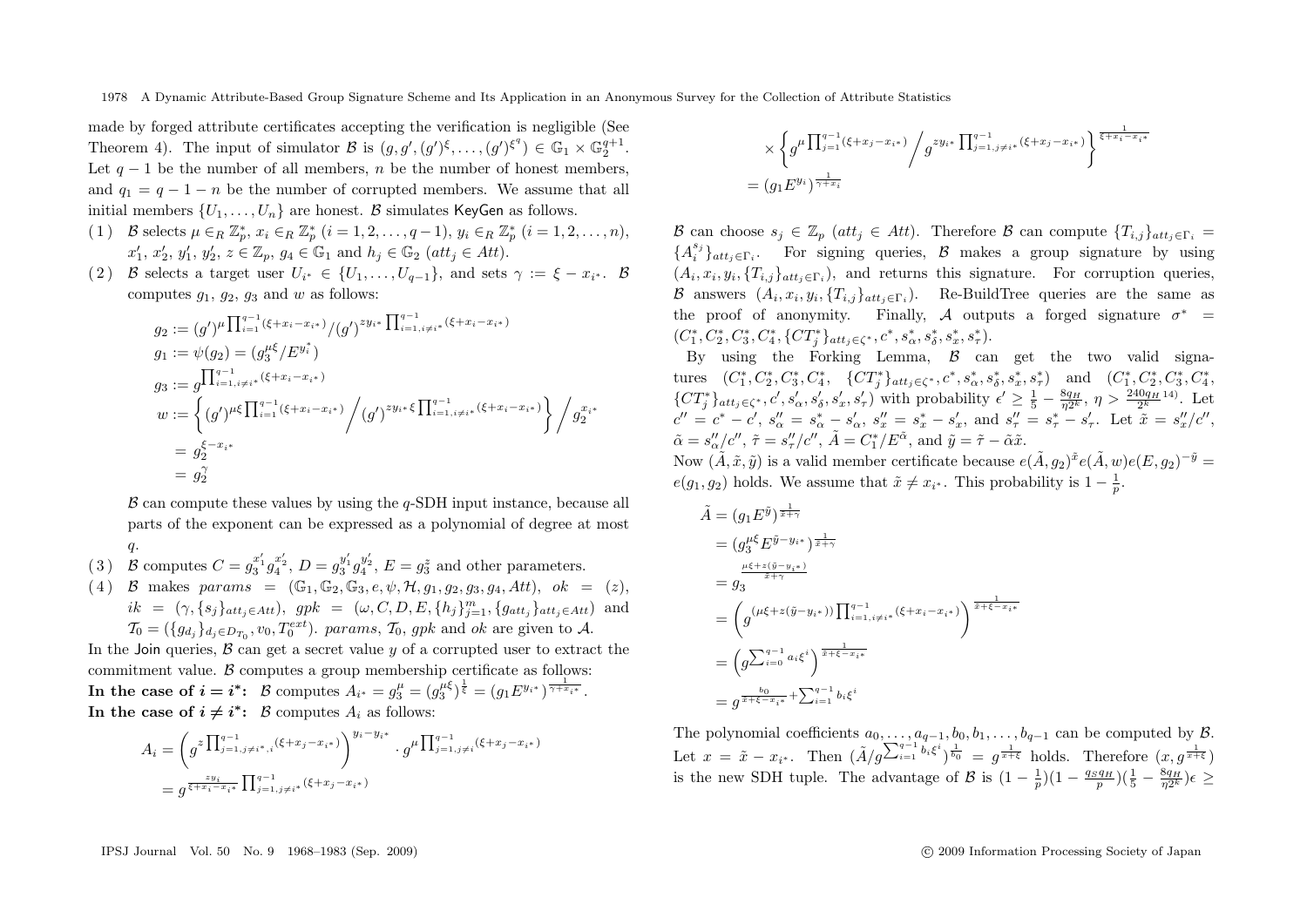$\frac{1}{6}(1-\frac{1}{p})(1-\frac{q_S q_H}{p})\epsilon$ , since  $\eta > \frac{240q_H}{2^k}$ .

Next, we give the proof of Theorem 3 as follows:

**Proof 3** The input of simulator  $\mathcal{B}$  is  $(g, g') \in \mathbb{G}_2 \times \mathbb{G}_2$ . We consider the two types of adversaries by the results of the Open algorithm. We explain the details of classification of the adversary in the proof. Let  $q$  be the number of all members, *n* be the number of honest members, and  $q_1 = q - n$  be the number of corrupt members. We assume that all initial members  $\{U_1,\ldots,U_n\}$  are honest.  $\beta$  simulates KeyGen as follows.

- (1) B selects  $d \in_R \{0,1\}$ ,  $z \in \mathbb{Z}_p$  and  $s_i \in \mathbb{Z}_p$  (att<sub>i</sub>  $\in$  Att). If  $d = 1$ , then B selects a target user  $U_{i^*} \in \{U_1, \ldots, U_n\}$ .  $d = 0$  means  $\mathcal{B}$  guesses that  $\mathcal{A}$ is a Type 1 Adversary. And  $d = 1$  means  $\beta$  guesses that  $\mathcal A$  is a Type 2 Adversary.
- $(2)$  B computes the group public key and member certificates as follows:
	- (a) B selects  $\gamma \in_R \mathbb{Z}_p^*$  and  $x_i, y_i \in \mathbb{Z}_p^*$   $(i \in [1, q])$ . If  $d = 1$ , then  $i = i^*$  is excepted from the above  $[1, q]$ .
	- (b) If  $d = 0$ , then B sets  $g_1 = \psi(g)$ ,  $g_2 = g$  and  $g_3 = \psi(g')$ , and compute  $w = g_2^{\gamma}$  and  $E = g_3^z$ .
	- ( c) If  $d = 1$ , then B sets  $g_2 \in_R \mathbb{G}_2$ ,  $g_1 = \psi(g_1)$ ,  $g_3 = g$ , and  $y_{i^*} = \xi$ .
	- (d) B computes  $(A_i, x_i, y_i)$   $(i \in [1, q])$  by using  $\gamma$ . If  $d = 1$ , then  $i = i^*$  is excepted from the above  $[1, q]$ .
	- (e)  $\beta$  computes other public values, and gets params and gpk.
- (3) B gives params, gpk, ik =  $(\gamma, \{s_i\}_{att_i \in Att})$  and  $ok = (z)$  to A.

In Join queries, A knows  $(A_i, x_i)$   $(i = 1, \ldots, q)$  because A plays the role of corrupted GM. However, A cannot know secret keys of honest users  $y_i$  (i = 1,...,n). For Signing queries, B makes a group signature by using  $(A_i, x_i, y_i)$ , and returns this signature. If  $d = 1$  and  $i = i^*$ , then  $\beta$  aborts. For Corruption queries,  $\beta$  answers  $y_i$ . If  $d = 1$  and  $i = i^*$ , then  $\beta$  aborts. Re-BuildTree queries are the same as the proof of anonymity. Finally,  $A$  outputs the valid group signature for honest user  $U_k$ . We can get the member certificate  $(A^*, x^*, y^*)$  by using the same technique as for Traceability. We define a Type 1 Adversary  $\mathcal{A}$ . which is the case of  $A^* = A_k \in \{A_i\}_{i=1}^n$  and  $x^* \neq x_k$ . We define a Type 2 Adversary A, which is the case of  $(A^*, x^*)=(A_k, x_k)$ .

- In the case of Type 1 : If  $d \neq 0$ , then B aborts. Otherwise  $A^* =$  $(g_1 E^{y^*})^{\frac{1}{x^* + \gamma}} = (g_1^{1 + z \xi y^*})^{\frac{1}{x^* + \gamma}}$  holds.  $A^* = A_k = (g_1 E^{y_k})^{\frac{1}{x_k + \gamma}} =$  $(g_1^{1+z\xi y_k})^{\frac{1}{x_k+\gamma}}$  holds. Therefore B can compute  $\xi = \frac{x^*-x_k}{z\{y^*(x_k+\gamma)-y_k(x^*+\gamma)\}}$ .
- In the case of Type 2: If  $d \neq 1$ , then B aborts. If  $k \neq i^*$ , then B aborts. Otherwise,  $A^* = (g_1 E^{y^*})^{\frac{1}{x^*+\gamma}} = (g_1 g^{zy^*})^{\frac{1}{x^*+\gamma}}$  holds. Moreover,  $A^* = A_{i^*} =$  $(g_1 E^{y_{i^*}})^{\frac{1}{x_{i^*} + \gamma}} = (g_1 g_3^{\zeta \zeta})^{\frac{1}{x_{i^*} + \gamma}}$  holds. Therefore B can get  $\xi = y^*$ .

The advantage of B is  $(1 - \frac{q_S q_H}{p})(\frac{1}{2}(\frac{1}{5} - \frac{8q_H}{\eta 2^k})\epsilon + \frac{1}{2} \frac{1}{n}(\frac{1}{5} - \frac{8q_H}{\eta 2^k})\epsilon) \ge \frac{1}{12}(1 + \frac{1}{n})(1 - \frac{q_S q_H}{\eta 2^k})\epsilon$  $\frac{q_H}{p}$ ) $\epsilon$ , since  $\eta > \frac{240q_H}{2^k}$ .

Next, we give the proof of Theorem 4 as follows:

**Proof 4** We assume that  $\zeta_i = \{att_1, \ldots, att_{\phi}\}\$ , without limiting the generality of the foregoing. The equations used in our scheme to prove the knowledge of  $(\alpha, x_i, \tau, \delta)$  are as follows:

$$
\frac{e(C_1,\omega)}{e(g_1,g_2)} = \frac{e(E,g_2)^{\tau} \cdot e(E,\omega)^{\alpha}}{e(C_1,g_2)^{x_i}} \tag{1}
$$

$$
C_2 = g_3^{\alpha} \tag{2}
$$

$$
C_3 = g_4^{\alpha} \tag{3}
$$

$$
C_4 = (CD^{\beta})^{\alpha} \tag{4}
$$

$$
\frac{e(\prod_{att_j \in \zeta_i} CT_j^{\Delta_j}, g_2)}{e(C_1, v_r/g_d)} = \frac{e(\prod_{att_j \in \zeta_i} \hat{h}_j^{\Delta_j}, g_2)^{\delta}}{e(E, v_r/g_d)^{\alpha}} \tag{5}
$$

In Eq. (1), a signer proves that  $C_1 = E^{\alpha} A_i$ , where  $A_i$  is a valid member certificate<sup>14),24</sup>). Equations (2), (3) and (4) obviously holds. We can change Eq. (5) into  $\frac{e(\prod_{att_j \in \zeta_i} CT_j^{\Delta_j}, g_2)}{e(E^{\alpha} A_i, v_r/g_d)} = \frac{e(\prod_{att_j \in \zeta_i} \hat{h}_j^{\Delta_j}, g_2)^{\delta}}{e(E, v_r/g_d)^{\alpha}}$  $\frac{a_{i}a_{i}c_{i}c_{i}}{e(E,v_{r}/g_{d})^{\alpha}}$ , since the validity of SPK  $C_1$  (namely (1)) has already been proven.  $e(\prod_{att_j \in \zeta_i} (\hat{h}_j^{-\delta}CT_j)^{\Delta_j}, g_2)$  =  $e(A_i, v_r)e(A_i, g_d)^{-1} = e(A_i^{s_{T_r}-\sum_{d_j\in D_r^{\zeta}}\Delta_{d_j}s_{d_j}}$  $i \longrightarrow a_j e^{i\omega_r}$ ,  $g_2$ ) holds. We assume that  $\hat{h}_j^{-\delta}CT_j = A_i^{t_j}$ , where  $t_j \in \mathbb{Z}_p$ . Then

$$
s_{T_r} = \sum_{att_j \in \zeta_i} \Delta_j t_j + \sum_{d_j \in D_r^{\zeta_i}} \Delta_{d_j} s_{d_j} \tag{6}
$$

holds, since  $\prod_{att_j \in \zeta_i} (\hat{h}_j^{-\delta}CT_j)^{\Delta_j} = A_i^{\sum_{att_j \in \zeta_i} \Delta_j t_j}$  $\sum_{i} a_{i} s_{j} \in S_{i}$  . If  $t_{j} = s_{j}$  (at $t_{j} \in \zeta_{i}$ ), then (6) obviously holds. On the contrary, we assume that  $t_i$  (at  $t_i \in \zeta_i$ ) satisfies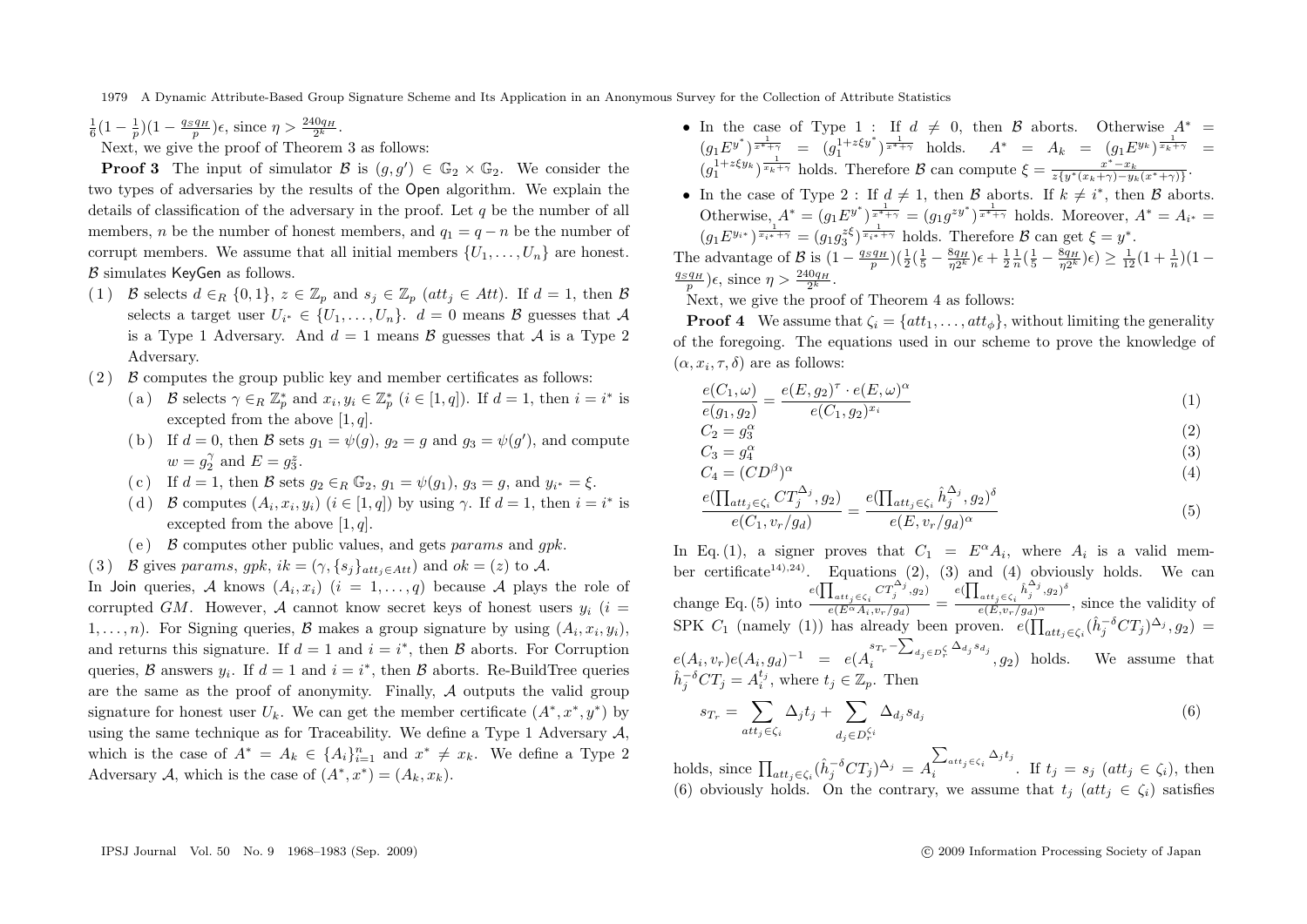|  |  |  | 1980 A Dynamic Attribute-Based Group Signature Scheme and Its Application in an Anonymous Survey for the Collection of Attribute Statistics |  |  |
|--|--|--|---------------------------------------------------------------------------------------------------------------------------------------------|--|--|
|--|--|--|---------------------------------------------------------------------------------------------------------------------------------------------|--|--|

|                  | Reference 18)                                           | Reference 17)                                               | Our Scheme                                                            |  |  |
|------------------|---------------------------------------------------------|-------------------------------------------------------------|-----------------------------------------------------------------------|--|--|
| Dynamic property | no                                                      | $\mathbf{n}$                                                | yes                                                                   |  |  |
| CCA-Anonymity    | $\mathbf{n}$                                            | no                                                          | yes                                                                   |  |  |
| Non-Frameability | $\mathbf{n}$                                            | no                                                          | yes                                                                   |  |  |
| Key-Exposure     | no                                                      | no                                                          | ves                                                                   |  |  |
| Signature Length | $1633 + 171\phi$                                        | $1192 + 1191\phi$                                           | $1634 + 171\phi$                                                      |  |  |
| PK Length        | $(m+3) \mathbb{G}_1  + (m+1) \mathbb{G}_2 $             | $2 \mathbb{G}_1 +$                                          | $(m+3) \mathbb{G}_1 $ + $(2m+1) \mathbb{G}_2 (m+1) \mathbb{G}_2 $     |  |  |
| User's SK Length | $ \mathbb{Z}_p  + (m' + 1) \mathbb{G}_1 $               | $ \mathbb{Z}_p  + (m' + 1) \mathbb{G}_1 $                   | $2 \mathbb{Z}_p  + (m' + 1) \mathbb{G}_1 $                            |  |  |
| Signing          | $(12+2\phi)\mathbb{G}_1+5\mathbb{G}_3+e$                | $(7+2\phi)\mathbb{G}_1 + (5+\phi)\mathbb{G}_3 + (\phi+1)e$  | $(9+3\phi)\mathbb{G}_1 + (\phi+1)\mathbb{G}_2 + 8\mathbb{G}_3 + 3e$   |  |  |
| Verification     | $12\mathbb{G}_1 + (\phi + 8)\mathbb{G}_3 + (\phi + 1)e$ | $(6+2r)\mathbb{G}_1 + (8+2\phi)\mathbb{G}_3 + (\phi+2r+1)e$ | $(11+2\phi)\mathbb{G}_1 + (\phi+1)\mathbb{G}_2 + 14\mathbb{G}_3 + 6e$ |  |  |

**Table 1** Comparisons.

(6). We set the values of  $s_{T_r}, \Delta_i, \Delta_{d_i}$  and  $s_{d_i}$  as constants. We randomly choose  $t_j \in \mathbb{Z}_p$   $(j = 1, 2, \ldots, \phi - 1)$ , and set  $t_{\phi} := (s_{T_r} - \sum_{att_j \in \zeta_i \setminus \{att_{\phi}\}} \Delta_j t_j \sum_{d_j \in D_r^{\zeta_i}} \Delta_{d_j} s_{d_j}$ )/ $\Delta_{\phi}$ . Then  $(t_1, \ldots, t_{\phi})$  satisfies (6). Therefore, the number of the solution vectors  $(t_1, t_2, \ldots, t_\phi)$  is  $p^{\phi-1}$ . Therefore, the probability of the randomly chosen vector  $(t_1, t_2, \ldots, t_\phi)$  satisfying (6) is  $p^{\phi-1}/p^\phi = 1/p$ . This implies that, the probability of a signature made by forged attribute certificates satisfying (6) is  $\frac{p^{\phi-1}-1}{p^{\phi}} = \frac{1}{p}(1-\frac{1}{p^{\phi-1}})$ . Next, we consider  $t_j = s_j$  $(j = 1, 2, \ldots, \ell)$ , where  $\ell < \phi$ . Let  $\ell = \phi - 1$ , this means a signer has valid attribute certificates of  $\zeta_i \setminus \{att_{\phi}\}.$  We assume that a signature satisfies (5). Then  $t_{\phi} := (s_{T_r} - \sum_{att_j \in \zeta_i \setminus \{att_{\phi}\}} \Delta_j s_j - \sum_{d_j \in D_r^{\zeta_i}} \Delta_{d_j} s_{d_j})/\Delta_{\phi} = s_{\phi}$  hold. This means that the signer has valid attribute certificates of  $\zeta_i$ , and the signature is not a forged signature. Therefore, we set  $\ell < \phi - 1$ . This means a signer has valid attribute certificates of  $\zeta_i \setminus \{att_{\ell+1}, \ldots, att_{\phi}\}.$  Then there exist the number of  $p^{\phi-\ell-1}-1$  pair  $(t_{\ell+1},\ldots,t_{\phi})$  such that  $(s_1,\ldots,s_{\ell},t_{\ell+1},\ldots,t_{\phi})$  satisfies  $(6)$ and  $(t_{\ell+1},\ldots,t_{\phi})\neq (s_{\ell+1},\ldots,s_{\phi})$ . The number of vectors  $(t_{\ell+1},\ldots,t_{\phi})$  is  $p^{\phi-\ell}$ . Therefore, the probability of a signature made by valid attribute certificates of  $\zeta_i \setminus \{att_{\ell+1}, \ldots, att_{\phi}\}\$ and forged attribute certificates of  $\{att_{\ell+1}, \ldots, att_{\phi}\}\$ satisfying (6) is  $\frac{p^{\phi-\ell-1}-1}{p^{\phi-\ell}} = \frac{1}{p}(1-\frac{1}{p^{\phi-\ell-1}}) \leq \frac{1}{p}$ .

So, a verifier can decide whether an anonymous signer has valid attribute certificates when a verifier is given a signature which satisfies (5).

Next, we give the proof of Theorem 5. The equations used in the proof are the same as in the proof of Theorem 4.

**Proof 5** Without loss of generality, we assume that  $U_0$  with  $\zeta_0$  and  $U_1$  with  $\zeta_1$  represent malicious participants.  $U_0$  and  $U_1$  attempt to make a valid signature associated with  $T_r$  which satisfies  $\zeta_0 \cup \zeta_1 \models T_r$ ,  $\zeta_0 \not\models T_r$  and  $\zeta_1 \not\models T_r$ . They can make the SPK of  $(\alpha, x_0, \tau, \delta)$  satisfy Eqs. (1) to (4) because they have a valid membership certificate  $A_0$ . Let  $\zeta_0 \cup \zeta_1 := \zeta \models T_r$ . We assume that  $A_0^t = A_1$ , where  $t \in \mathbb{Z}_p^* \setminus \{1\}$ . Note that the probability of  $t = 1$  is negligible. Then, from  $(6), \sum_{att_j \in \zeta_0} \Delta_j s_j + \sum_{att_j \in \zeta_1} t \Delta_j s_j + \sum_{d_j \in D_r^{\zeta}} \Delta_{d_j} s_{d_j} \neq s_{T_r}$  holds since  $t \neq 1$ . This means that they cannot use  ${T_{i_0,j}}_{att_j \in \zeta_0}$  and  ${T_{i_1,j}}_{att_j \in \zeta_1}$  simultaneously. Even if they attempt to make forged attribute certificates, the probability of accepting a signature is negligible from Theorem 4.

#### **5. Comparisons**

In this section, we compare the efficiency of our proposed scheme with previous ABGS schemes<sup>17),18</sup>. To the best of our knowledge, these are the only proposals for ABGS. Let  $\zeta$  ( $|\zeta| = \phi$ ) be the set of attributes which is associated with a signature,  $D_{\zeta}$  be the set of dummy nodes which is defined as  $\zeta$ , and  $|Att| = m$ . We evaluate  $|D_{\zeta}| = O(|Att|)$  and treat  $|D_{\zeta}| \approx |\zeta| = \phi$  in **Table 1**. Let  $m' \leq m$ be the number of attributes for each user. Actually,  $m'$  is different for each user. However, to simplify, we use the same notation  $m'$  to express the bit-length of a user's secret key. Let r be the number of revoked members<sup>17)</sup>. We assume that the computational estimations are made according to  $NF06$  scheme<sup>24)</sup>, i.e., using MNT curves<sup>23)</sup>. The prime number p is 170 bits, elements of  $\mathbb{G}_1$  are 171 bits, elements of  $\mathbb{G}_2$  are 513 bits, and elements of  $\mathbb{G}_3$  are 1020 bits. In our scheme,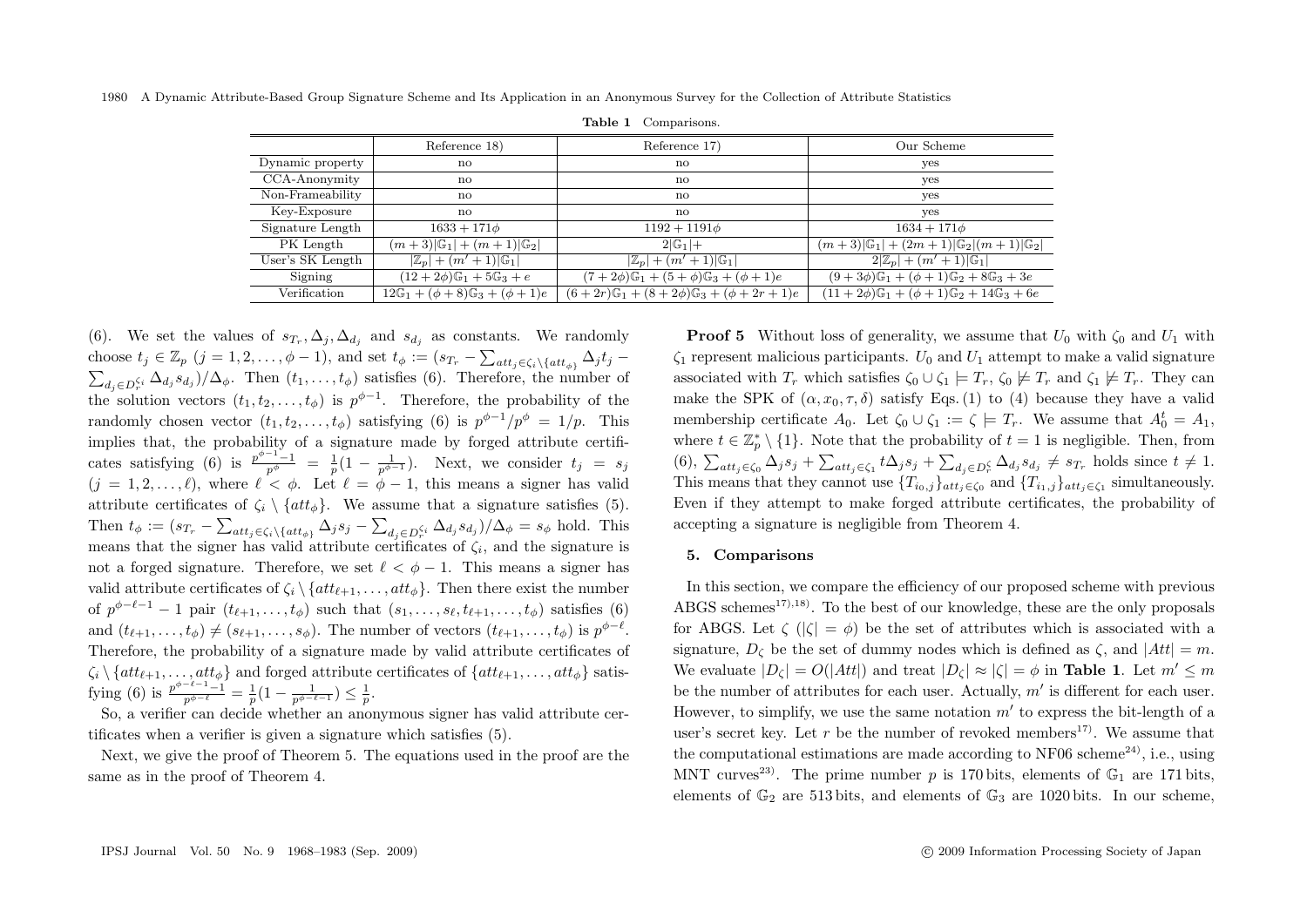although Signing costs are higher than that of a previous scheme<sup>18)</sup>, Verification costs are the lowest, because the number of calculations in a pairing does not depend on the number of attributes associated with a signature. There is room for argument regarding the Signing costs. Our scheme provides dynamic property, CCA-anonymity, key-exposure and Non-Frameability, which were not provided in the previous ABGSs.

## **6. Application of ABGS in Anonymous Survey for Collection of Attribute Statistics**

In this section, we discuss how our ABGS can be applied to an anonymous survey for the collection of attribute statistics. An anonymous survey is used as follows: When we apply the GS to a business system offering some services to group members, each member's personal information is not exposed. A service provider can verify whether each user is valid or not. However, it is difficult for a service provider to obtain a collection of the user's attribute statistics to improve service contents. To apply an anonymous survey, a service provider can obtain a collection of user's attribute statistics without exposing each user's information. Although an anonymous attribute authentication scheme has been proposed<sup>29)</sup>, this scheme treats only one attribute on a single authentication execution. This means the relationships among some attributes, e.g., (female  $\land$  20s), cannot be handled in the statistical information. An anonymous survey which is a protocol executed among trusted third parties ( $TTPs$ ) has been proposed<sup>30)</sup>. Each  $TTP$  is associated with one attribute. A user with some attributes sends the distributor a ciphertext encrypted with the public key of the TTP who is in charge of user's attribute type. The distributor can obtain the statistics of attributes without any other information to execute this protocol. The relationships among some attributes can be handled in the statistical information. However, a distributor cannot verify whether users properly construct the ciphertext or not. An anonymous survey which is a protocol using the Open algorithm of Ateniese, et al.  $GS<sup>2</sup>$  has been proposed<sup>25)</sup>. A distributor can verify whether users properly make the ciphertext or not, to verify the validity of group signatures. In the NS03 scheme<sup>25</sup>), each user has attribute certificates which are used for making a group signature. The distributor executes the Open algorithm to reveal the signer's

attribute type. Because one attribute certificate is issued for an attribute type, it is difficult for the relationships among some attributes to be handled in the statistical information. There is an obvious solution: new attribute types such as  $at_{C} = att_{A} \wedge att_{B}$  are defined. However, the number of all attribute types are represented by  $O(2^m)$ , where m is the number of all attributes. We solve this attribute increase problem to apply an ABGS.

- (1) A user makes a group signature  $\sigma$  associated with the set of attributes  $\zeta$ to use our ABGS.
- (2) The user encrypts  $\zeta$  to use the public key of a distributor, and sends both  $\sigma$  and the encrypted  $\zeta$  to the distributor.
- (3) The distributor decrypts  $\zeta$ , and verifies whether  $\sigma$  is valid or not.
- (4) The statistical information is the collection of  $\zeta$ .

To collect the set of attributes  $\zeta$ , the distributor can obtain the statistics of attributes without any other information, because the distributor does not know the opening key which is used for the opening procedure to reveal the signer's identification from the group signature. The distributor can verify whether users properly made the ciphertext or not, to verify that the validity of group signatures is the same as in the NS03 scheme<sup>25)</sup>. The relationships among some attributes can be handled in the statistical information in the same way as in the SAKO96 scheme30), without increasing the number of attribute certificates of each user. Indeed, the number of attribute certificates of each user is represented by  $O(m)$ . Of course, relationships among some attributes which one wants to reflect with the statistical information are different in each case. Our scheme is suitable for use in the anonymous survey because the change of relationships is indispensable in the anonymous survey for the collection of attribute statistics.

## **7. Conclusion**

In this paper, we propose a dynamic ABGS scheme that enables an access tree to be changed. Our ABGS is efficient in that re-issuing of the attribute certificate previously issued for each user is not necessary. As minor contributions, our ABGS enables CCA-anonymity and key-exposure properties, and the number of calculations in a pairing does not depend on the number of attributes associated with a signature. A service provider obtains a collection of anonymous user's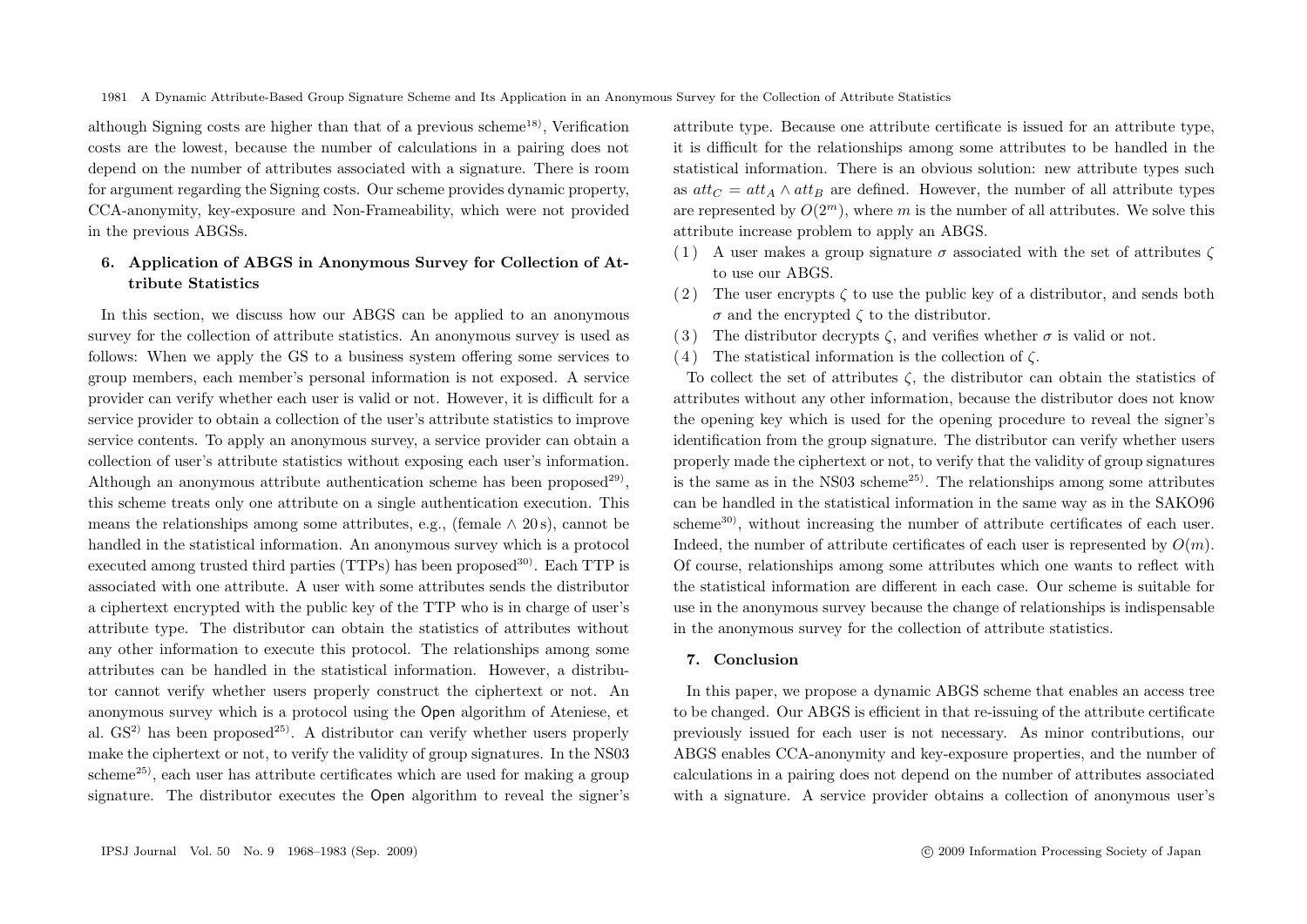attribute statistics to improve service contents by using our ABGS.

#### **References**

- 1) Ateniese, G., Blanton, M. and Kirsch, J.: Secret Handshakes with Dynamic and Fuzzy Matching, *Network & Distributed System Security Symposium, NDSS 2007*, pp.159–177 (2007).
- 2) Ateniese, G., Camenisch, J., Joye, M. and Tsudik, G.: A practical and provably secure coalition-resistant group signature scheme, *CRYPTO 2000*, pp.255–270 (2000).
- 3) Ateniese, G. and Tsudik, G.: Some open issues and new directions in group signatures, *FC '99: Proc. 3rd International Conference on Financial Cryptography*, pp.196–211, Springer-Verlag, London, UK (1999).
- 4) Boneh, D. and Boyen, X.: Short signatures without random oracles, *EUROCRYPT 2004*, pp.56–73 (2004).
- 5) Boneh, D., Boyen, X. and Shacham, H.: Short group signatures, *CRYPTO 2004*, pp.41–55 (2004).
- 6) Boneh, D. and Franklin, M.: Identity-based encryption from the weil pairing, pp.213–229, Springer-Verlag (2001).
- 7) Bellare, M., Shi, H. and Zhang, C.: Foundations of group signatures: The case of dynamic groups, *CT-RSA 2005*, pp.136–153 (2005).
- 8) Bender, A., Katz, J. and Morselli, R.: Ring signatures: Stronger definitions, and constructions without random oracles, *Theory of Cryptography Conference, TCC 2006*, pp.60–79 (2006)
- 9) Bethencourt, J., Sahai, A. and Waters, B.: Ciphertext-policy attribute-based encryption, *IEEE Symposium on Security and Privacy*, pp.321–334 (2007).
- 10) Boyen, X. and Waters, B.: Anonymous hierarchical identity-based encryption (without random oracles), *CRYPTO*, pp.290–307, Springer-Verlag (2006).
- 11) Chase, M.: Multi-authority attribute based encryption, *TCC*, pp.515–534 (2007).
- 12) Cheung, L. and Newport, C.: Provably secure ciphertext policy ABE, *CCS '07: Proc. 14th ACM Conference on Computer and Communications Security*, pp.456– 465, ACM (2007).
- 13) Cramer, R. and Shoup, V.: A practical public key cryptosystem provably secure against adaptive chosen ciphertext attack, *CRYPTO '98*, pp.13–25 (1998).
- 14) Delerabl´ee, C. and Pointcheval, D.: Dynamic fully anonymous short group signatures, *VIETCRYPT 2006*, pp.193–210 (2006).
- 15) Goyal, V., Jain, A., Pandey, O. and Sahai, A.: Bounded ciphertext policy attribute based encryption, *The 35th International Colloquium on Automata, Languages and Programming, ICALP*, pp.579–591 (2008).
- 16) Goyal, V., Pandey, O., Sahai, A. and Waters, B.: Attribute-based encryption for fine-grained access control of encrypted data, *ACM CCS 2006*, pp.89–98 (2006).
- 17) Khader, D.: Attribute based group signature with revocation, Cryptology ePrint Archive, Report 2007/241 (2007).
- 18) Khader, D.: Attribute based group signatures, Cryptology ePrint Archive, Report 2007/159 (2007).
- 19) Lin, H., Cao, Z., Liang, X. and Shao, J.: Secure threshold multi authority attribute based encryption without a central authority, *INDOCRYPT*, pp.426–436 (2008).
- 20) Lubicz, D. and Sirvent, T.: Attribute-based broadcast encryption scheme made efficient, *AFRICACRYPT*, pp.325–342 (2008).
- 21) Mao, W.: *Modern Cryptography: Theory and Practice*, Prentice Hall Professional Technical Reference (2003).
- 22) Müller, S., Katzenbeisser, S. and Eckert, C.: Distributed attribute-based encryption, *11th International Conference on Information Security and Cryptology, ICISC '08*, pp.20–36 (2008).
- 23) Miyaji, A., Nakabayashi, M. and Takano, S.: New explicit conditions of elliptic curve traces for fr-reduction, *IEICE Trans. Fundamentals of Electronics, Communications and Computer Sciences*, Vol.84, No.5, pp.1234–1243 (2001).
- 24) Nakanishi, T. and Funabiki, N.: A short verifier-local revocation group signature scheme with backward unlinkability, *International Workshop on Security, IWSEC 2006*, pp.17–32 (2006).
- 25) Nakanishi, T. and Sugiyama, Y.: An efficient anonymous survey for attribute statistics using a group signature scheme with attribute tracing, *IEICE Trans. Fundamentals of Electronics, Communications and Computer Sciences*, Vol.86, No.10, pp.2560–2568 (2003).
- 26) Nishide, T., Yoneyama, K. and Ohta, K.: Attribute-based encryption with partially hidden encryptor-specified access structures, *ACNS*, pp.111–129 (2008).
- 27) Nakanishi, T., Tao, M. and Sugiyama, Y.: A group signature scheme committing the group, *ICICS '02*, pp.73–84 (2002).
- 28) Paillier, P.: Public-key cryptosystems based on discrete logarithms residues, *EU-ROCRYPT '99*, pp.223–238 (1999).
- 29) Kiyomoto, S. and Tanaka, T.: Anonymous Attribute Authentication Scheme Using Self-Blindable Certificates, *IEEE Intelligence and Security Informatics*, *ISI 2008*, pp.215–217 (2008).
- 30) Sako, K.: Generating statistical information in anonymous surveys, *IEICE Trans. Fundamentals of Electronics, Communications and Computer Sciences*, Vol.79, No.4, pp.507–512 (1996).
- 31) Shoup, V.: Sequences of games: A tool for taming complexity in security proofs, Cryptology ePrint Report 2004/332 (Nov. 2004).
- 32) Sahai, A. and Waters, B.: Fuzzy identity-based encryption, *EUROCRYPT*, pp.457–473 (2005).
- 33) Trolin, M. and Wikström, D.: Hierarchical group signatures, *ICALP '05*, pp.446– 458 (2005).
- 34) Waters, B.: Ciphertext-policy attribute-based encryption: An expressive, efficient, and provably secure realization, Cryptology ePrint Report 2008/290 (Sep. 2008).